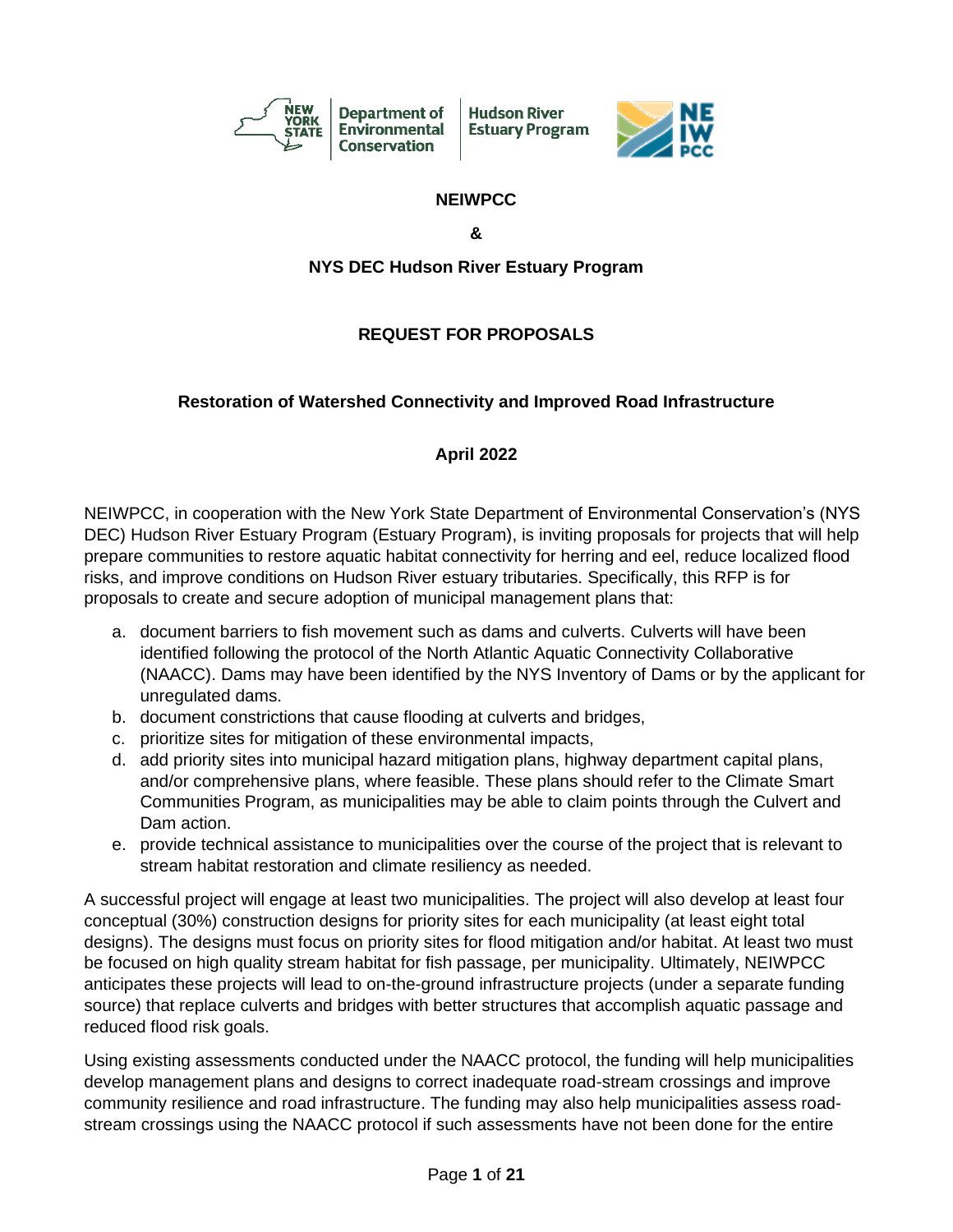municipality, provided that a management plan is also developed, and designs are produced to correct inadequate road-stream crossings. If inventory documents have been completed for a municipality but a full plan has not been developed, applicants may apply to complete the plan and produce engineering designs; however, it would be expected that more municipalities would be engaged. Technical assistance to municipalities over the duration of the project would occur as needed and be focused on spontaneous opportunities for stream restoration and climate resiliency. Technical assistance would be limited to no more than \$10,000 of the project budget and require approval from NEIWPCC and Estuary Program staff.

We encourage neighboring municipalities to work together to plan on a watershed scale, especially if they share a tributary to the Hudson River. Although municipal collaboration is not required, extra points will be awarded in the scoring. The municipal plans and the sites proposed for design will be evaluated to the degree which they offer the potential for both ecological and flood resiliency benefits. Applicants are strongly encouraged to read scoring criteria below before developing a proposal, as site selection and volume of work will greatly influence the scoring. Federal (non-EPA), state, local, or tribal government agencies; interstate agencies; private nonprofit organizations and institutions; for-profit organizations; and academic or educational institutions are eligible to apply.

There is a total of \$130,000 available through this RFP. We anticipate supporting one project to develop plans for two or more municipalities, which include four or more conceptual designs for each municipality (at least eight conceptual designs total). Cost effectiveness of the scope and scale of the project is a major factor in the scoring criteria. We encourage applicants to strongly consider the volume of work proposed to the cost, with higher output per cost being rewarded. High quality proposals that go beyond the minimum requirements will receive much higher scores for cost effectiveness.

This request for proposals (RFP) includes information on:

| $\mathbf{L}$ | <b>Overview</b>                         | 3                       |
|--------------|-----------------------------------------|-------------------------|
| II.          | <b>Project Goal</b>                     | 6                       |
|              | III. Scope of Work                      | $\overline{\mathbf{7}}$ |
|              | IV. General Guidelines for Applicants   | 9                       |
| V.           | <b>Proposal Requirements</b>            | 13                      |
|              | <b>VI. Submission Process</b>           | 16                      |
|              | <b>VII. Proposal Evaluation Process</b> | 17                      |
|              | <b>VIII. Notification of Awards</b>     | 21                      |
| IX.          | <b>Contacts</b>                         | 21                      |
|              |                                         |                         |

**Appendix A. Title Page Format**

**Appendix B. Overall Budget Table Format**

#### **Appendix C. Task-Based Budget Format**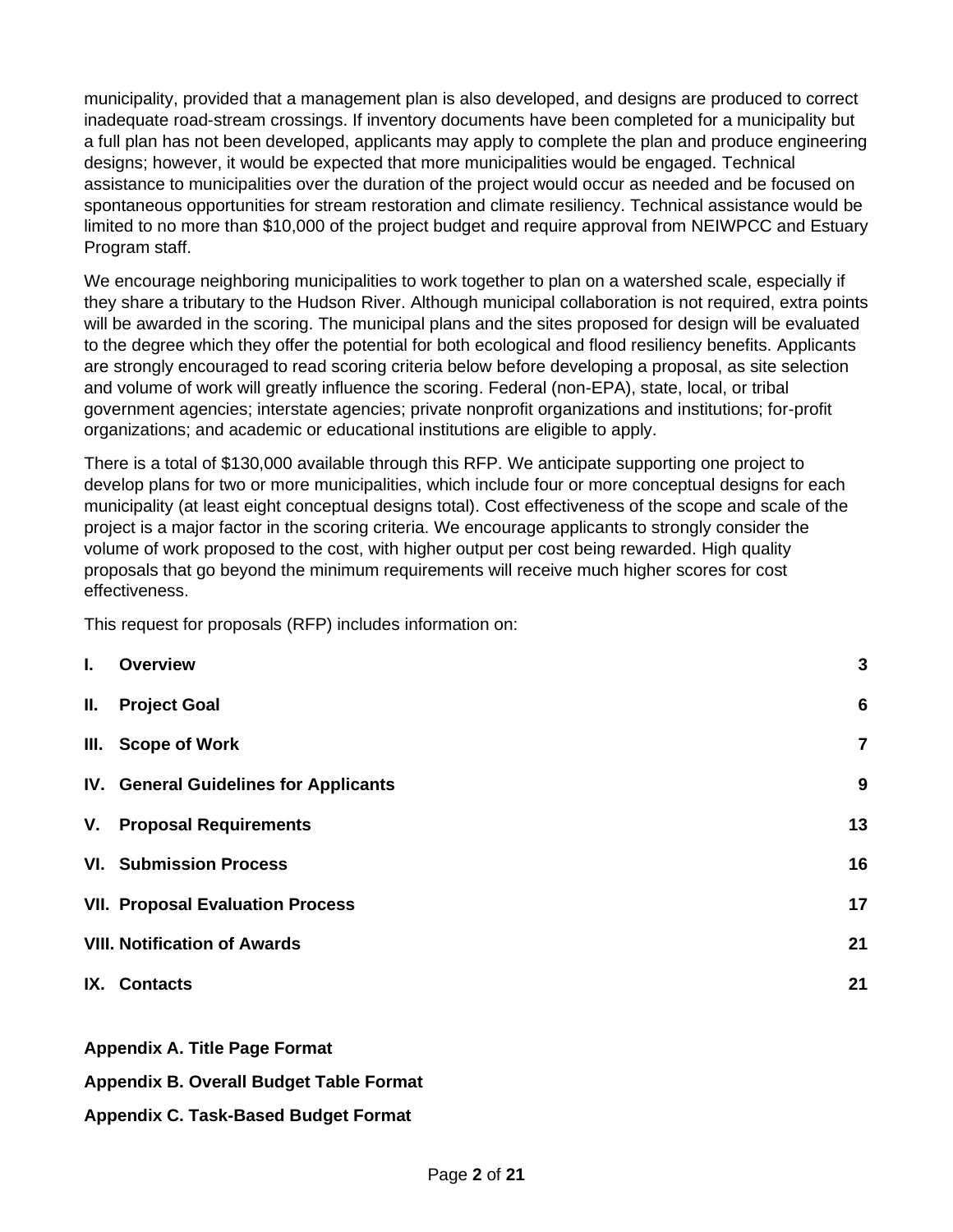# <span id="page-2-0"></span>**I. Overview**

## **NEIWPCC**

NEIWPCC is a regional commission that helps the states of the Northeast preserve and advance water quality. We engage and convene water quality professionals and other interested parties from New England and New York to collaborate on water, wastewater, and environmental science challenges across shared regions, ecosystems, and areas of expertise.

#### **Hudson River Estuary Program**

The Hudson River Estuary Program helps people enjoy, protect, and revitalize the Hudson River estuary. Created in 1987 through the Hudson River Estuary Management Act (ECL 11-0306), the program focuses on the tidal Hudson and its surrounding watershed from the federal dam at Troy to the Verrazano Narrows in New York City. The mission of the Estuary Program is built around key benefits people receive from the results of our work:

A Vital River Ecosystem:

- Sustainable Estuarine Fisheries
- Robust River Habitats
- Clean Hudson River Water

A Thriving Watershed:

- Healthy & Resilient Tributaries
- Resilient Waterfront Communities
- Conserved Natural Areas for Wildlife, Source Water, Climate Resilience, and Scenery

People Living Well with Nature: Recreation, Education, and Inspiration:

- An Informed and Engaged Public
- An Accessible Hudson River for People of All Ages and Abilities

The Estuary Program collaborates with many partners: nonprofit organizations, businesses, local governments, state and federal agencies, and interested citizens to deliver these benefits. It develops knowledgeable and effective stewards of the estuary, using an understanding of ecology as a foundation for all its work. The program is guided by New York State's *Hudson River Estuary Action Agenda*—a forward-looking plan developed through significant community participation up and down the river. The Hudson River Estuary Program coordinates with state and federal agencies to achieve real progress by providing technical assistance, grants, contracts, and scientific research to empower citizens and communities to make informed choices.

In recent years, the Estuary Program has put increasing staff effort and program resources into helping communities adapt to climate change while also improving the long-term resiliency of the ecosystem. The project to be implemented through this RFP addresses the tributary conservation goals of the *Hudson River Estuary Action Agenda,* which can be found at: [http://www.dec.ny.gov/lands/5104.html.](http://www.dec.ny.gov/lands/5104.html)

#### **Tributary Conservation**

Clean water is vital to all aspects of life in the Hudson Valley, including drinking water for communities, infrastructure for economic growth, clean headwater streams, and estuary waters supporting robust fisheries and recreation. A healthy estuary requires a healthy watershed containing intact riparian corridors, floodplains, wetland complexes, and forests. The Hudson's tributaries contribute essential freshwater and nutrients to the estuary. However, many stressors still affect watersheds and tributaries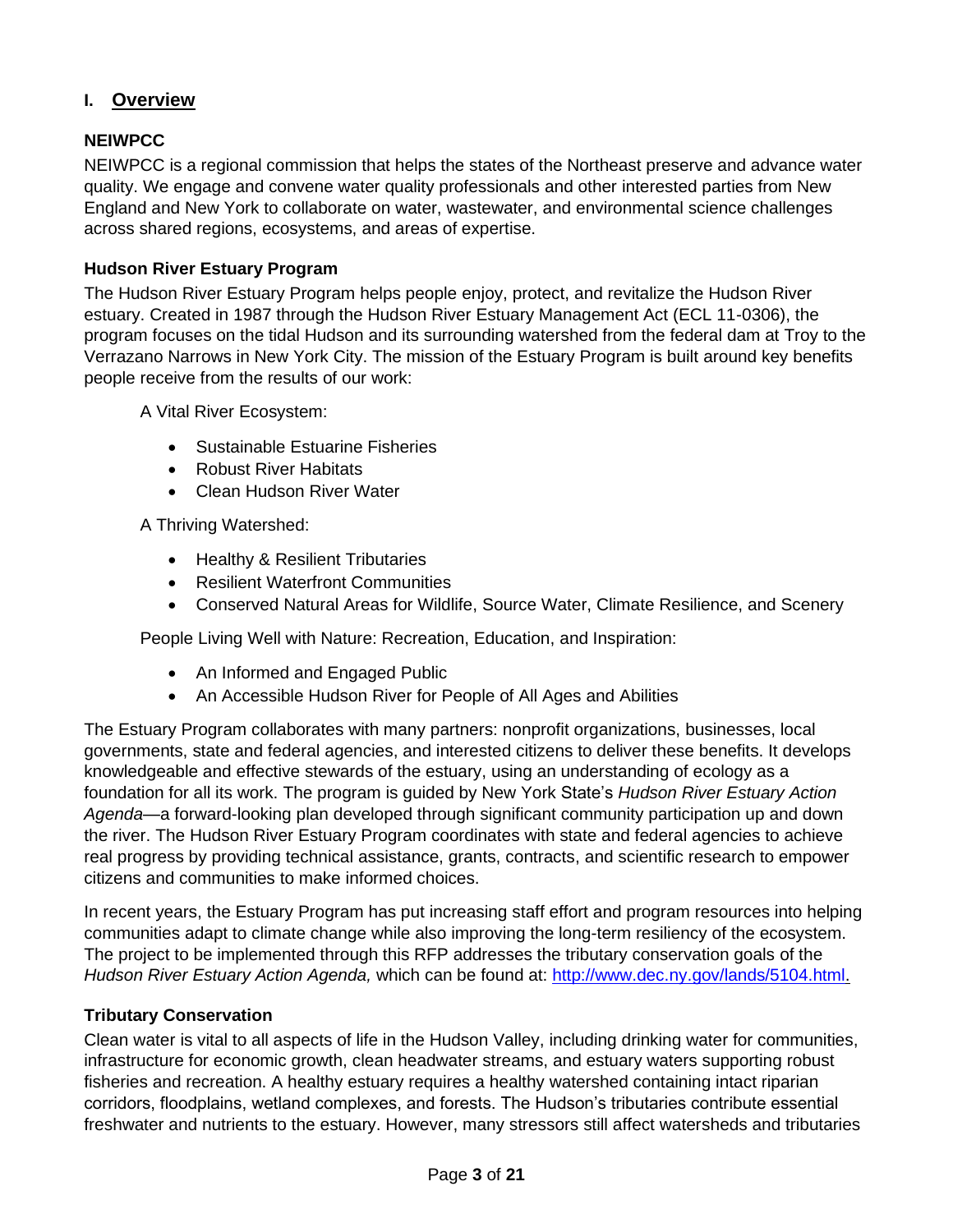-- impervious surfaces, loss of vegetative cover, farm and lawn runoff, failing wastewater systems, barriers to fish movement, water withdrawals, pollutant discharges, and air pollution. Climate change, with more intense rainfall and drought, will impact stream health, aquifer recharge, the availability of water supplies, flooding, and stormwater discharges.

The Estuary Program has provided essential support for watershed planning to address these issues. We have assessed more than half of the stream road crossings, revegetated over 24 miles of tributary stream buffers, supported stream barrier removals, and funded flooding assessments. With our support, watershed groups and other partners have been identifying key stressors, developing plans, and supporting implementation projects in the tributaries. Supporting good watershed protection and restoration principles sustains the tributaries and the estuary, and protects wildlife habitat, human health, and the well-being of people who live here.

This RFP invites applicants to engage with municipalities within the Hudson River estuary watershed and contribute to the restoration of priority stream habitat for flood resilience and fish passage. Although municipalities are the primary target audience, a successful applicant will also involve watershed groups, land trusts, and other nonprofits as partners in deliverables.

### **Diversity, Equity, Inclusion, and Justice (DEIJ)**

NEIWPCC and the Estuary Program recognize the importance and necessity of Diversity, Equity, Inclusion, and Justice (DEIJ) in the field of environmental conservation. Historically, Black, Indigenous, and People of Color (BIPOC) have been under-represented in watershed conservation, protection and restoration efforts, and individuals with disabilities have been underserved by outdoor recreation opportunities. Low-income communities, both urban and rural, have also been historically left out of the environmental decision-making process. Communities with linguistic isolation such as refugee communities are also vulnerable to being left out of environmental conversations. A successful applicant will demonstrate how DEIJ will be addressed in their proposal.

Applicants should refer to NYSDEC's websites and definitions of diversity, equity, inclusion, and environmental justice at:

- [Workforce](https://www.dec.ny.gov/docs/administration_pdf/wfdiplan.pdf) Diversity and Inclusion Strategic Plan
- Office of [Environmental](https://www.dec.ny.gov/public/333.html) Justice.
- Diversity Resources in the Outdoors, Science, & [Environmental](https://www.dec.ny.gov/public/120591.html) Justice

NEIWPCC's Diversity, Equity, and Inclusion [Commitment](http://neiwpcc.org/wp-content/uploads/2021/01/DEI-Commitment-2020_final_01.15.2021.pdf) Statement is available for reference as well.

### **Project Background: Road-Stream Crossings and Dams**

Streams and rivers are long, linear habitats that are vulnerable to degradation and fragmentation. Human infrastructure such as road-stream crossings (bridges and culverts) and dams can serve as barriers to the movement of aquatic and riparian organisms. Migratory fish such as river herring and American eel are especially sensitive to these disconnections as they require access to both aquatic and marine water bodies to successfully reproduce.

In addition to fragmenting aquatic habitat, undersized culverts and bridges may contribute to localized flooding and road washout due to stream flow constriction, which in turn contributes to reduced stream integrity. As described below, dams are also significant barriers to fish and wildlife, as well as financial liabilities and flooding hazards. The Hudson River Estuary Program recommends that assessment of dams be included in the planning process. Flooding from failing dams or from undersized culverts may also affect disadvantaged communities.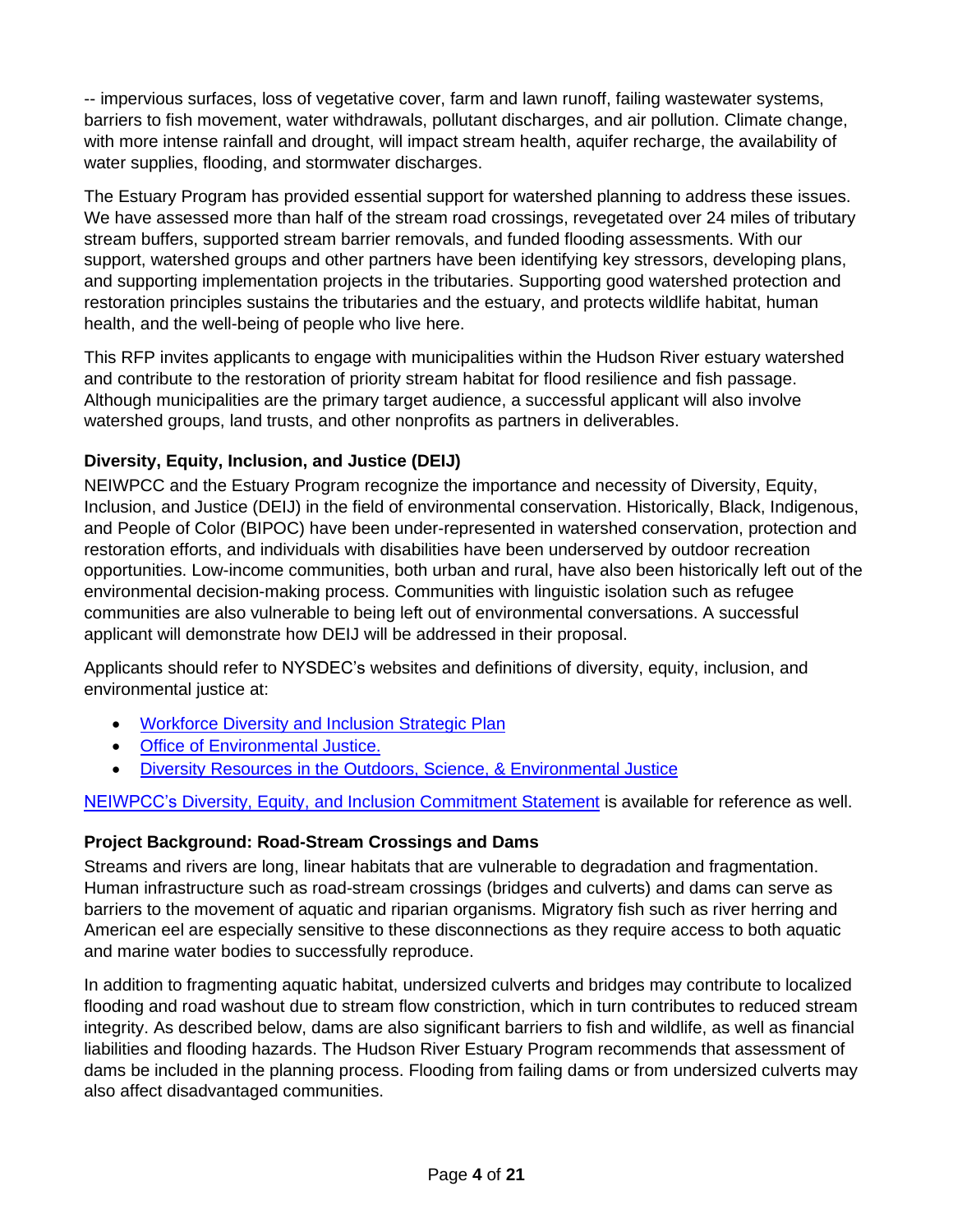To restore aquatic passage and reduce flooding hazards for communities, the Hudson River Estuary Program Culvert Prioritization Project has outlined the following four-step process:

- 1. Assess artificial aquatic barriers and flood factors at road-stream crossings following the protocol of the North Atlantic Aquatic Connectivity Collaborative (NAACC), add in available information on dams, then create an inventory of assessed sites which ranks them for fish passage and flood resilience.
- 2. Prioritize sites from the inventory into a municipal management plan.
- 3. Design replacement structures (or removal) for prioritized crossings.
- 4. Mitigate priority crossings through construction of fully passable, flood resilient structures.

This RFP addresses step 2 and 3 of this process, for watersheds that have already been inventoried, though additional inventories and assessments may be included in the proposal if a municipality is mostly but not fully inventoried.

The Hudson River Estuary Program has been conducting field assessments of road-stream crossings following the [North Atlantic Aquatic Connectivity Collaborative](http://streamcontinuity.org/) protocols to support the development of a comprehensive database and has also been cataloguing the presence of dams on tributaries. Approximately 60% of the estuary watershed has been assessed as of 2021. A map of the NAACC assessed area is available at the [NAACC database](https://naacc.org/naacc_search_crossing.cfm) and the [New York State Water Resources Institute](https://wri.cals.cornell.edu/hudson-river-estuary/watershed-management/aquatic-connectivity-and-barrier-removal-culvert-dams) website, which also includes available information on dams. While there is still a need to continue assessment efforts, the greatest current need is for existing assessments to be advanced to management decisions that lead to useful and practical project implementation.

Complete road-stream inventories exist for many watersheds and municipalities and are available through NAACC. The crossings within these inventories are ranked by their passability score or coarse scale aquatic organism passage (AOP) score. Hydrologists at the New York State Water Resources Institute at Cornell University also model these crossings for their ability to successfully pass flood events. Many crossings that are barriers to organisms are also corresponding flooding hazards to communities, and mitigation at these sites is an opportunity for both stream restoration and flood resiliency. Priority mitigation locations and those eligible for design support include crossings that are undersized for flooding and also receive a NAACC evaluation of "Severe" or "Significant," or an AOP score of "No AOP.

For municipalities that have already been assessed and inventoried, the next step is to prioritize roadstream crossings and dams into a municipal management plan addressing fish passage improvement, flood mitigation and other community needs and concerns such as mitigating road damage risks. The result should be a municipal management plan that includes:

- An inventory of all the municipality's road-stream crossing infrastructure and dams, including information pertinent to mitigating aquatic barriers and flooding hazards.
- A ranking of the highest priority locations,
- Mitigation designs at the conceptual level (30%) for priority sites, and
- An outline of ways the municipality could secure funding for construction.

Designs should support fully passable, flood resilient structures. Guidelines and Best Management Practices on crossings are available on the NYS DEC [website,](https://www.dec.ny.gov/permits/49066.html) the New York State Flood Risk [Management Guidance for Implementation of the Community Risk and Resiliency Act](https://www.dec.ny.gov/docs/administration_pdf/crrafloodriskmgmtgdnc.pdf) (page 39), and the [New York State Flood Risk Management Guidance for Implementation of the Community Risk and](https://www.dec.ny.gov/docs/administration_pdf/crraestelevguidelines.pdf)  [Resiliency Act Estimating Guideline Elevations](https://www.dec.ny.gov/docs/administration_pdf/crraestelevguidelines.pdf) (pages 3 &7). The plan should be adaptable and updatable, with a municipality able to refer to it to apply for different funding sources.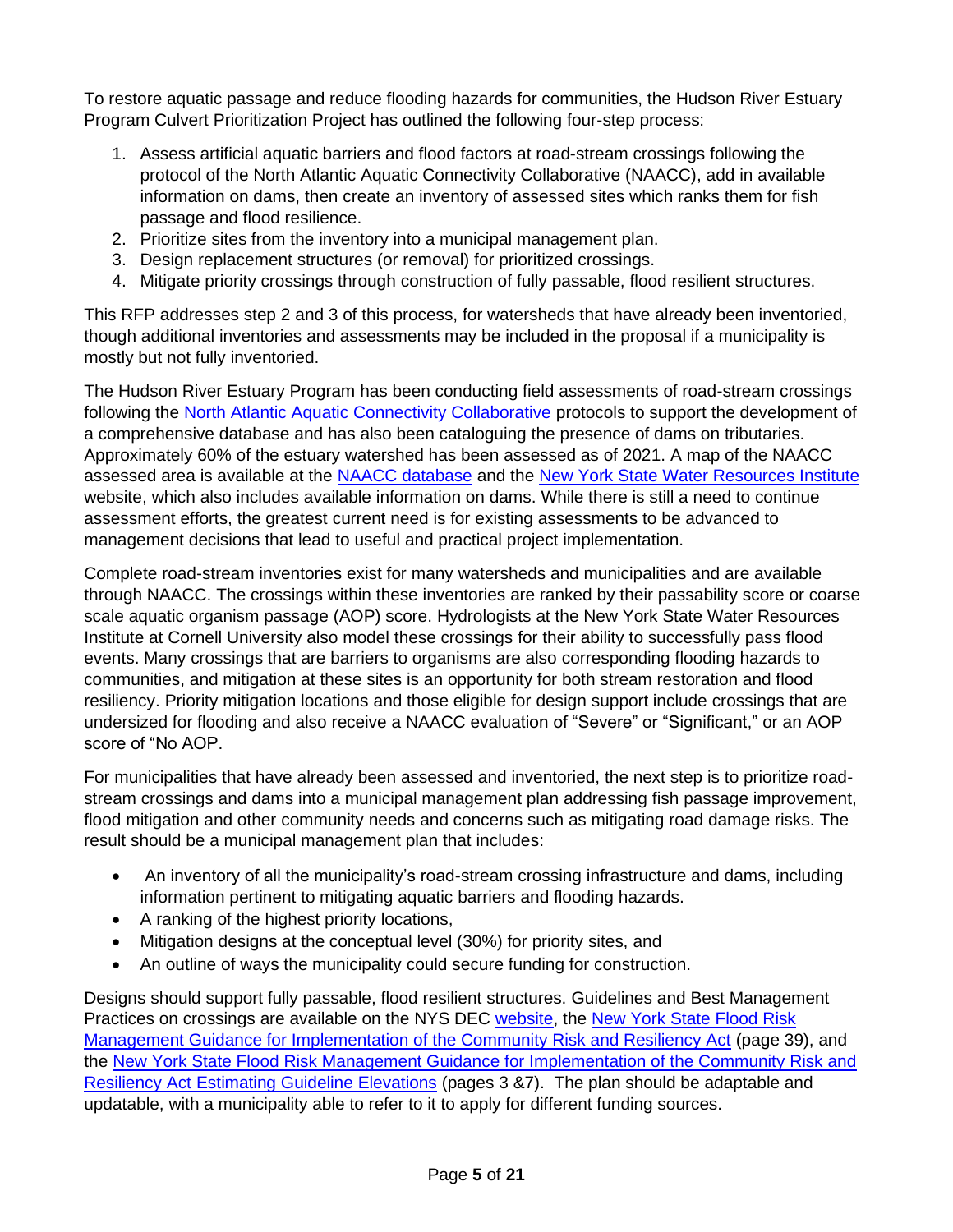#### Addressing dams:

Because dams are also significant barriers to fish and wildlife, as well as financial liabilities and flooding hazards, the Hudson River Estuary Program recommends that dam assessments be included in municipal management plans, as outlined above.

Although some dams provide a necessary and beneficial use, many dams are obsolete structures that have outlived their design life and are insufficiently maintained. The plan should document municipallyowned dams and note their condition, as well as any documented information related to their maintenance and structural integrity (date of last inspection, inspection findings, hazard class, cost of maintenance, etc.), ecological impact (presence of migratory fish, waterbody classification of the stream), use of the dam (recreational, water supply, utility), and impact to surrounding community (risk of failure downstream, upstream flooding impacts, public/recreational safety hazards). Pictures and maps of these dams are also relevant. Applicants are encouraged to assess private dams as part of this assessment, in addition to the municipally-owned structures.

#### Key sources of information:

- A kmz file of the New York State Inventory of Dams may be found at the following link: [http://www.dec.ny.gov/maps/nysdams.kmz.](http://www.dec.ny.gov/maps/nysdams.kmz)
- More information and guidance for dam owners and the NYS Dam Safety Unit may be found at: [https://www.dec.ny.gov/lands/4991.html.](https://www.dec.ny.gov/lands/4991.html) A map of currently assessed barriers can be found at: [http://wri.cals.cornell.edu/hudson-river](http://wri.cals.cornell.edu/hudson-river-estuary/watershed-management/aquatic-connectivity-and-barrier-removal-culvert-dams)[estuary/watershed-management/aquatic-connectivity-and-barrier-removal-culvert-dams.](http://wri.cals.cornell.edu/hudson-river-estuary/watershed-management/aquatic-connectivity-and-barrier-removal-culvert-dams) The most up-to-date data for culverts may be downloaded from the NAACC Data Center: [https://naacc.org/naacc\\_data\\_center\\_home.cfm.](https://naacc.org/naacc_data_center_home.cfm)

#### Other considerations:

Funding for mitigation of aquatic barriers and infrastructure that contributes to flooding can come from a variety of sources. The plan should reference the municipality's current Hazard Mitigation, Capital Plan, Climate Smart Communities Pledge, or Comprehensive Plan, as these may improve the scoring of a project in funding applications for capital projects. The municipal plan may also address other community priorities, such as the age of the infrastructure or importance of the road. The plan can be a stand-alone document or be included in an existing town plan or Natural Resource Inventory that is being updated.

Please note that the scoring system for evaluating proposals favors those locations closer to the Hudson, because these are more likely to have more biologically important barriers for migratory fish such as herring and eel.

One award is expected to be made for up to \$130,000 with a timeline of July 2022- September 2023. Proposed projects must take place within the boundary of the Hudson River Estuary Program. Please visit the Hudson River Estuary Program **webpage** for a map of eligible project locations.

# <span id="page-5-0"></span>**II. Project Goal**

The overall goal of this project is to restore tributaries to free-flowing conditions. This project seeks to improve habitat conditions for aquatic organisms, restore stream ecology function, and reduce flooding hazards to communities. To accomplish this goal, we are soliciting proposals that take a regional approach to restoring aquatic connectivity and reducing flood hazards in multiple municipalities. In addition, NYS DEC and NEIWPCC are committed to the principles of Diversity, Equity, Inclusion, and Justice (DEIJ) and seeks proposals that apply these principles.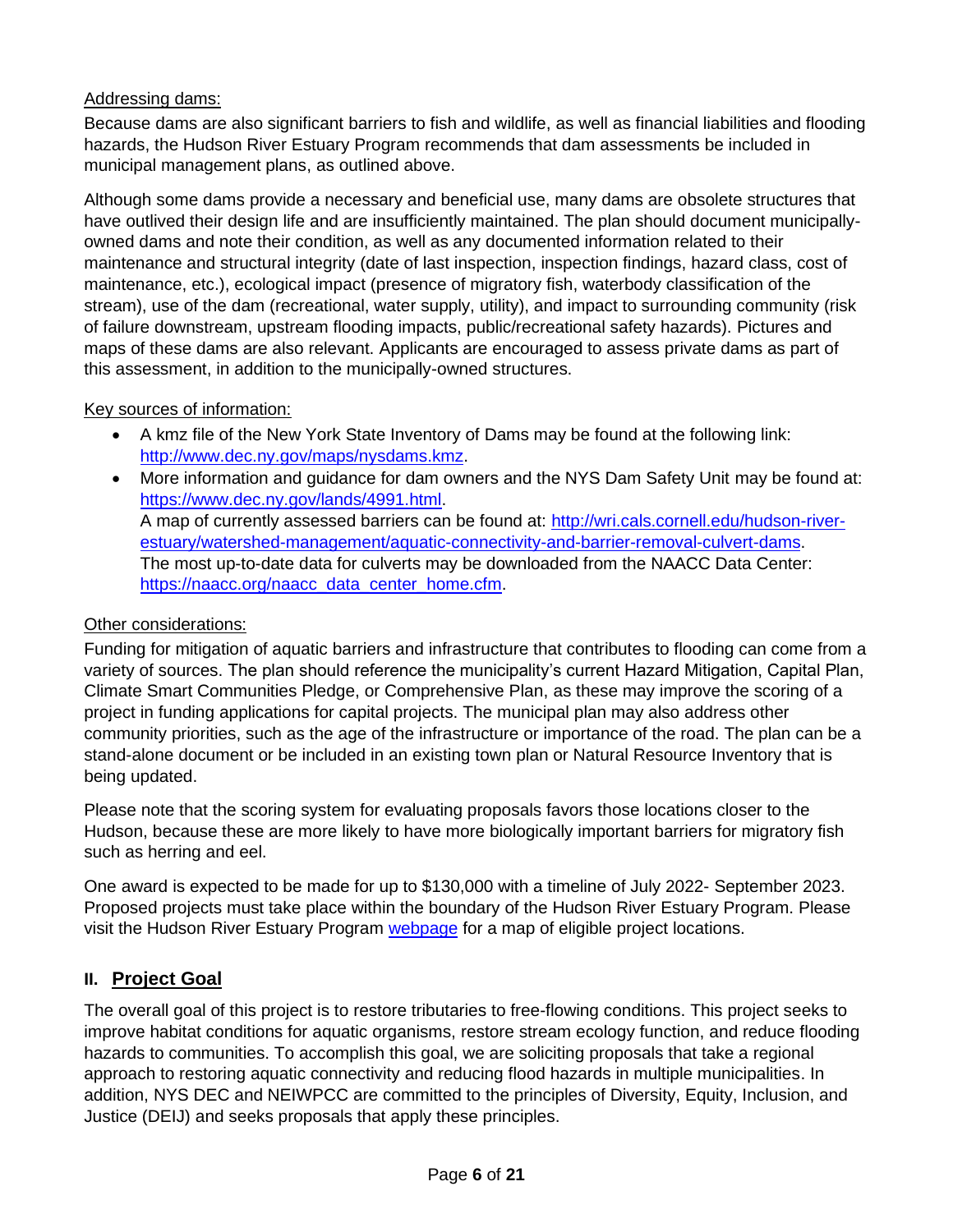# <span id="page-6-0"></span>**III. Scope of Work**

The project will complete the following, at a minimum, for two or more municipalities. Specifically, projects should include all the necessary items identified below and deliver municipally-focused management plans as the final product. A successful applicant will also outline how the principles of Diversity, Equity, Inclusion, and Justice (DEIJ) will be addressed. Required elements:

- Document barriers to fish movement such as culverts and dams, following the protocol of the North Atlantic Aquatic Connectivity Collaborative (NAACC).
- Document undersized culverts and bridges that cause upstream flooding.
- Identify municipally-owned dams that no longer serve a public purpose where the dam condition may cause future flooding and/or where removal would significantly benefit aquatic species.
- Prioritize sites for mitigation of these environmental impacts, considering input of key stakeholders. Priority should be given to mitigation of sites that will benefit migratory fish (herring and/or eel) as well as other aquatic [Species of Greatest Conservation Need](https://www.dec.ny.gov/animals/9406.html) that may be present, such as brook trout, and also those that will reduce local flooding hazards for "winwin" multi-benefit solutions.
- Add priority sites into one or more municipally-focused management plans including, municipal hazard mitigation plans, capital plans, and/or comprehensive plans, where feasible. Applicants should refer to the [Climate Smart Communities](https://climatesmart.ny.gov/) Program and ensure that plans comply with the recommendations of [Pledge Element 7: Culverts and Dams.](https://climatesmart.ny.gov/actions-certification/actions/#open/action/105)
- The project will also develop at least four conceptual barrier mitigation construction designs for priority sites per municipality. At least two of the conceptual designs for each community must focus on a high-quality site for fish passage, as defined in the scoring criteria.
- Provide technical assistance to municipalities as needed. Technical assistance is limited to stream habitat restoration or climate resiliency opportunities that arise during the project timeline.
- 4 meetings with each municipality and key stakeholders, including a kick-off meeting and a final presentation of findings of the project.
- Completion of quarterly and final project status reports, which require approval by NEIWPCC and NYSDEC oversight staff.

### **Project Tasks**

- A. Develop a Quality Assurance Project Plan (QAPP). This project will involve environmental data operations and therefore the contractor is responsible for developing the project QAPP and submitting it to NEIWPCC staff for review (see Quality Assurance & Quality Control Requirements on page 11).
- B. Engage stakeholders and community throughout the project duration, including hosting a kickoff meeting describing project goals, involving NYSDEC Hudson River Estuary Program. The kick-off meeting should educate stakeholders on the importance of well-designed road-stream crossings for aquatic connectivity and ecology, water quality, and flood resiliency. A minimum of three additional stakeholder meetings should be scheduled after the kick-off meeting, including a wrap up meeting to present the findings and report to the municipalities. The wrap up meeting must outline possible next steps that applicant and partner municipalities will take to address aquatic barriers in the future. Applicants are also highly encouraged to indicate and suggest a continued follow-up strategy, beyond the limits of the contract, to engage and assist the municipalities with a culvert replacement recommendation. Periodic check-ins with the municipality to continue to implement recommendations, whether by the applicant or partners, will help ensure the overall goals of mitigating aquatic barriers is met.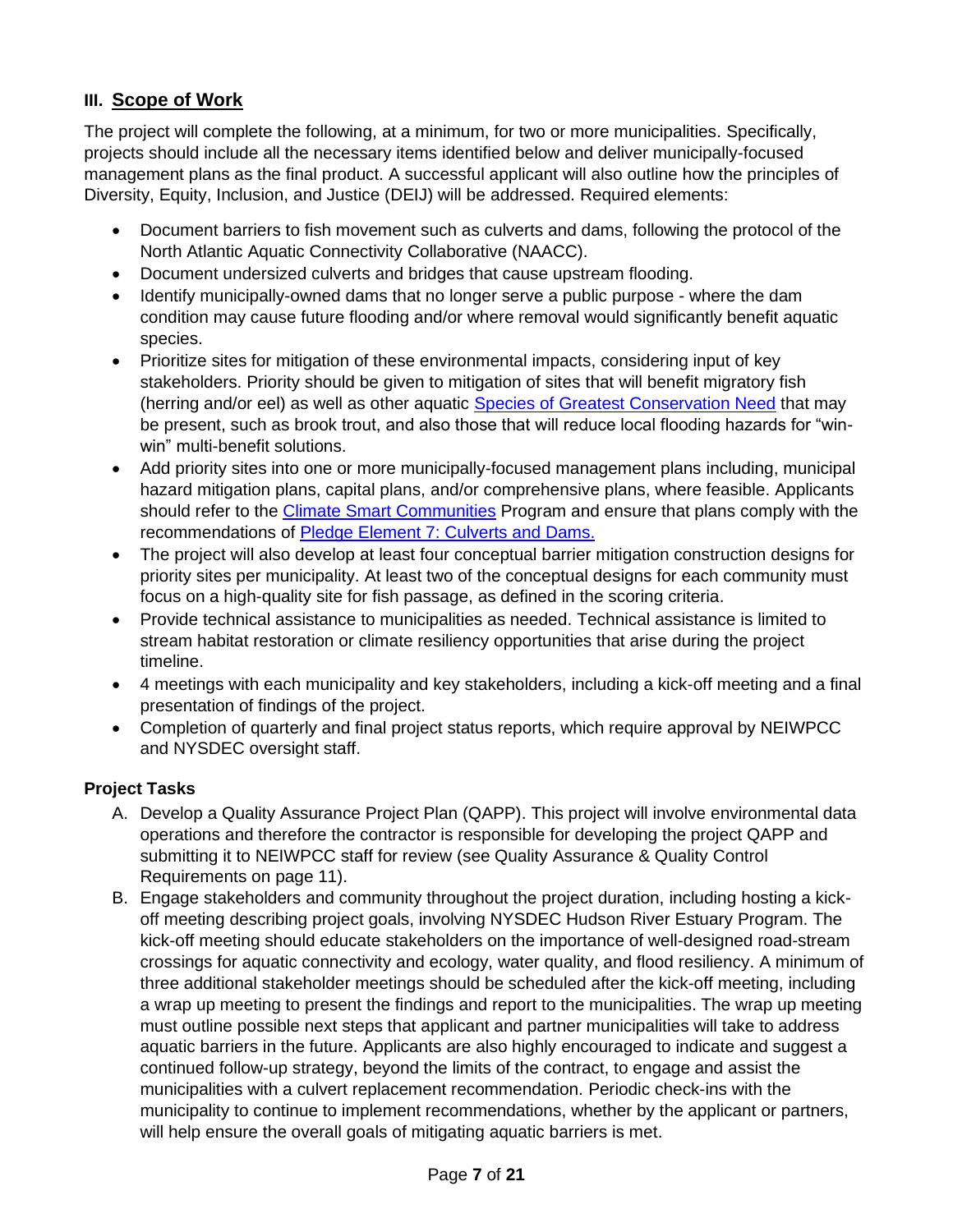- C. Rank and prioritize existing road-stream crossings for mitigation by their habitat reconnection potential, NAACC (North Atlantic Aquatic Connectivity Collaborative) barrier ranking, flooding concerns and other community needs. The priorities must refer to the NAACC database inventory of crossings and should note the opportunity to mitigate flooding at those locations. If necessary, conduct field assessments of all locations where a public road crosses a stream (culverts and bridges). An inventory document should be prepared for use of the highway supervisor and municipal staff. Preliminary results of the prioritization should be shared with NEIWPCC and the Hudson River Estuary Program. Prior to the development of any designs, site visits to top locations and an agreement on priority sites must be reached. NAACC protocols will be followed in terms of data collection and quality control. Training can be provided by the NYSDEC Hudson River Estuary Program for applicants who are not trained in the use of this protocol.
- D. Develop conceptual designs and cost estimates for the four highest priority road-stream crossings to be mitigated per municipality. Conceptual designs must only focus on "Severe," "Significant," and "No aquatic organism passage (AOP)" NAACC scores. The designs (.pdf and paper) should include delineation of the watershed upstream of the barrier, land use characteristics, cost estimates, permitting and a stream restoration plan. More information on fully passable structures can be found here: [http://www.dec.ny.gov/permits/49060.html.](http://www.dec.ny.gov/permits/49060.html) Aquatic passage and ability to convey the 100-year flood (1% annual exceedance probability) must be supported. At least two of the conceptual designs, per municipality, must focus on a high-quality site for fish passage, as defined in the scoring criteria. The other(s) may focus on flooding, fish passage, or both. Applicants must include a consultation with the Estuary Program to review project designs as a task in the timeline/schedule.
- E. Catalog all dams owned by the municipality including: the dam's hazard class, most recent structural condition rating and maintenance record, and other relevant pertinent information such as impact to localized flooding and stream ecology. Field visits to collect pictures of the dam, upstream and downstream conditions as well as any documented uses are encouraged. Communicate the benefits of dam removal to the municipality and include data in the management plan.
- F. Incorporate all these tasks into a municipally-focused management plan that is provided (digital and paper copies) to the individual municipalities (town boards and highway departments), the Hudson River Estuary Program, NEIWPCC, and other relevant stakeholders (e.g., watershed groups). The management plan will prioritize road-stream crossings to benefit migratory fish (herring and eel), identify opportunities for reducing local flooding hazards, and include the designs, and any supporting information and project findings. Additional information may include an inventory of NAACC assessments if created, a map of the study area, data in the form of an ArcGIS geodatabase and Microsoft Excel workbook, and information about the benefits to target species and municipalities. Where feasible, the findings of the study should be incorporated into municipal hazard mitigation plans, capital plans, and/or comprehensive plans to maximize opportunities for securing implementation funds. Municipal management plans will need to be reviewed and approved by NEIWPCC and NYSDEC oversight staff before finalization.
- G. Adoption of the management plan by the municipality and incorporation of the plan into existing Hazard Mitigation, Climate Smart Community Pledge, or Comprehensive Plan (if relevant and feasible).
- H. Provide technical assistance to municipalities over the course of the project related to stream restoration and climate resiliency. This assistance should be complementary to the overall project and be discussed with Estuary Program staff prior to action. Examples of relevant technical support include but are not limited to: emergency road-stream crossing permitting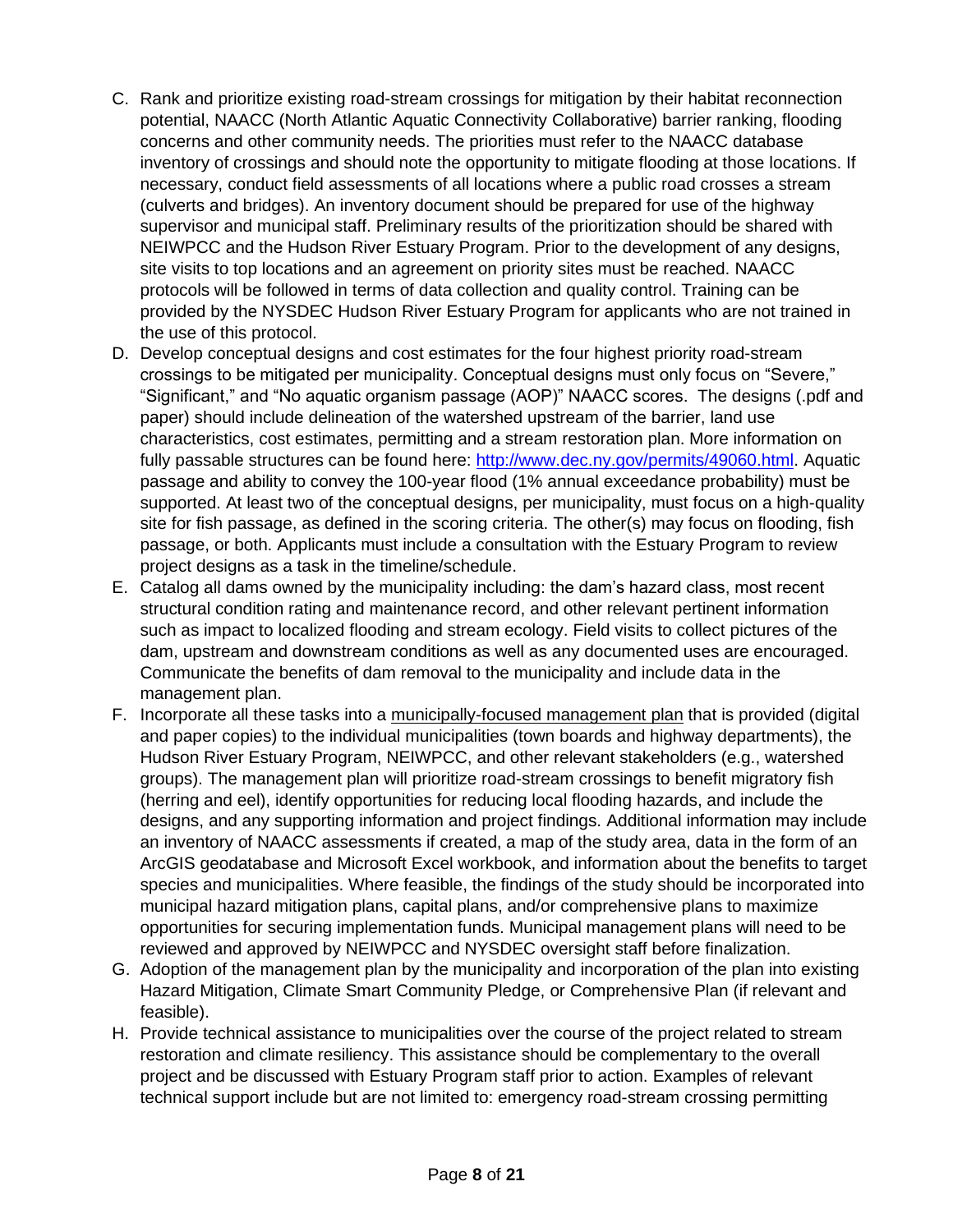assistance, flooding response and documentation, stream bank stabilization, and comprehensive plan updates.

- I. Advance DEIJ in the field of conservation and stewardship by building relationships with traditionally underrepresented groups and individuals or disadvantaged communities, where applicable, or through other measures. While this will remain as a separate task for reporting metrics and adding additional emphasis to the issue, applicants should demonstrate how DEIJ will be addressed throughout the project. Options might include **but are not limited to**:
	- 1. Demonstrating inclusion practices which are designed to build trust and involve underrepresented and underserved groups in environmental conservation and stewardship projects such as this one.
	- 2. Addressing indigenous people and their relationship to the tributaries of the Hudson
	- 3. Demonstrating an institutional commitment to DEIJ, such as adopting a DEIJ roadmap, participating diversity celebration months (e.g., Native American Heritage Month, Hispanic Heritage Month, Asian Pacific Heritage Month, Pride Month, Caribbean American Heritage Month, and Black History Month) or other proactive company policy.
	- 4. Demonstrating how the voices and experiences of unrepresented, underserved, or disadvantaged groups or communities will be centered in any outreach or newsletter for the project.
	- 5. Carrying out other methods which advance DEIJ goals, such as prioritizing actions which address flooding vulnerabilities affecting disadvantaged communities, where applicable.
	- 6. Identifying how improving and replacing certain road-stream crossing structures will benefit underserved or vulnerable communities, localized neighborhoods conditions, or build resiliency into infrastructure and access during extreme events.
- J. Completion of quarterly and final project status reports. These reports will be required to be provided to NEIWPCC and NYSDEC oversight staff for review. Delivery of reports on time and approval by NEIWPCC and NYSDEC oversight will be a condition of payment to the selected applicant.

### **Desired Outcome**

The desired outcomes of the project will be, per municipality, a road-stream crossing management plan, at least four conceptual level designs for the priority sites, and the adoption of the management plan by the municipality.

# <span id="page-8-0"></span>**IV. General Guidelines for Applicants**

### **Eligibility**

Applicants who are eligible to submit proposals in response to this RFP include: federal (non-EPA), state, local, or tribal government agencies; interstate agencies; private nonprofit organizations and institutions; for-profit organizations; and academic or educational institutions. Partnerships are allowed.

### **Schedule**

The project should take no more than 14 months, with all final reports and paperwork received by September 29th, 2023. However, it is desirable for projects to be completed earlier.

The schedule\* for this RFP is as follows:

| Informational Virtual Meeting for Applicants                 | May 16, 2022 11:00 AM         |
|--------------------------------------------------------------|-------------------------------|
| Proposals Due to NEIWPCC                                     | June 10, 2022 12:00 PM (noon) |
| Applicants Notified of Funding Decisions (subject to change) | June 24, 2022                 |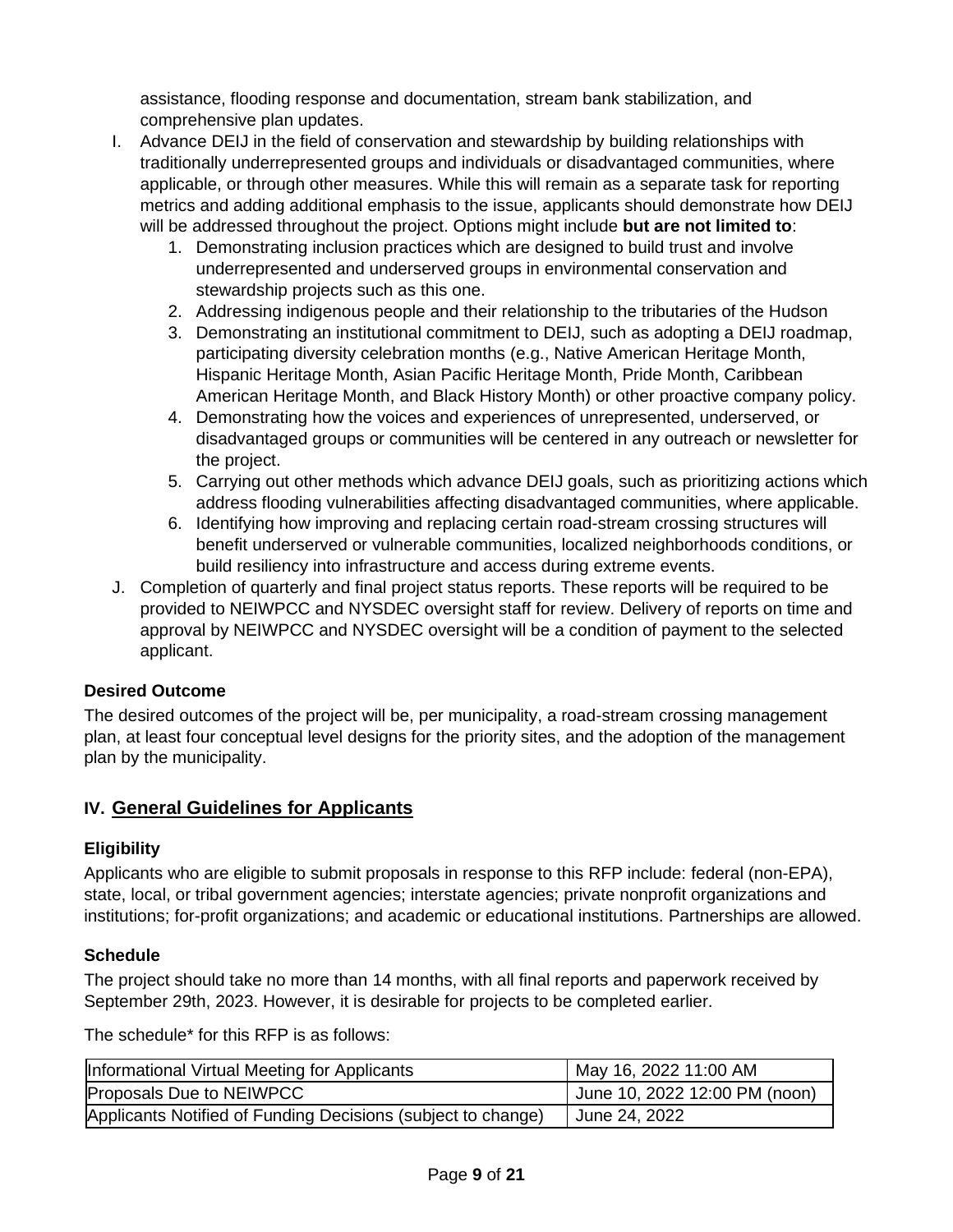| Detailed Project Work Plans Due                     | July 8, 2022                                                    |
|-----------------------------------------------------|-----------------------------------------------------------------|
| Anticipated Project Start Date (subject to change)  | July 29, 2022                                                   |
| Quality Assurance Project Plan (QAPP)               | To be completed prior to data<br>collection activities          |
| <b>Quarterly Reports</b>                            | 10 <sup>th</sup> of the month following each<br>quarter's close |
| <b>MBE Workforce Employment Utilization Reports</b> | 6 <sup>th</sup> of the month following each<br>quarter's close  |
| Final Report and Deliverables Due to NEIWPCC        | September 29, 2023                                              |

\*Schedule is subject to change.

#### **Funding**

There is \$130,000 available for this project and it is anticipated that one successful project will be chosen. Proposals with budgets that exceed the identified funding cannot be considered. Awarded funds may be used for expenses specifically related to the proposed project, including wages and consultant fees. Expendable and non-expendable equipment directly related to the proposed project may qualify for funding but requires pre-approval (prior to proposal submission) by NEIWPCC and must be justified in the proposal.

### **Indirect Cost Policy**

NEIWPCC recognizes that in some instances, applicants may have costs that are not directly attributable to projects or activities being funded but that the recovery of those indirect costs is necessary in order to effectively implement the respective projects or activities. In those situations, the following indirect cost policy applies:

- Applicants that do not have a Negotiated Indirect Cost Rate Agreement may charge a maximum indirect rate of 10 percent of direct costs (de minimus rate).
- Applicants (including academic institutions) with a valid Negotiated Indirect Cost Rate Agreement (NICRA) with their cognizant federal agency can charge indirect costs to projects based on their negotiated indirect cost rate, but not to exceed 25% of the direct project cost, whichever is less.
	- A valid NICRA is one in which the effective period has not expired. Applicants must provide a copy of their valid NICRA with their application in order for indirect costs reimbursement to be considered. If the effective period of the NICRA has expired but the grantee has documented evidence (via an indirect cost rate proposal) that they have reapplied for a new rate, the expired rate may be accepted.
	- Where an applicant has a NICRA higher than 25%, the difference may be applied to match if allowable under NEIWPCC's prime agreement with the funding entity.

#### **Match**

Although cost share or match is not required, projects providing non-federal cost share or match will receive favorable consideration over projects without cost share or match.

Cost share or match can be satisfied with cash or in-kind services, or a combination of both. Cash contributions are those funds used to purchase goods or services associated with the project. In-kind contributions represent the value of non-cash contributions provided by the applicant. Any contributions must be clearly explained in the proposal and must be documented.

#### **Deliverables**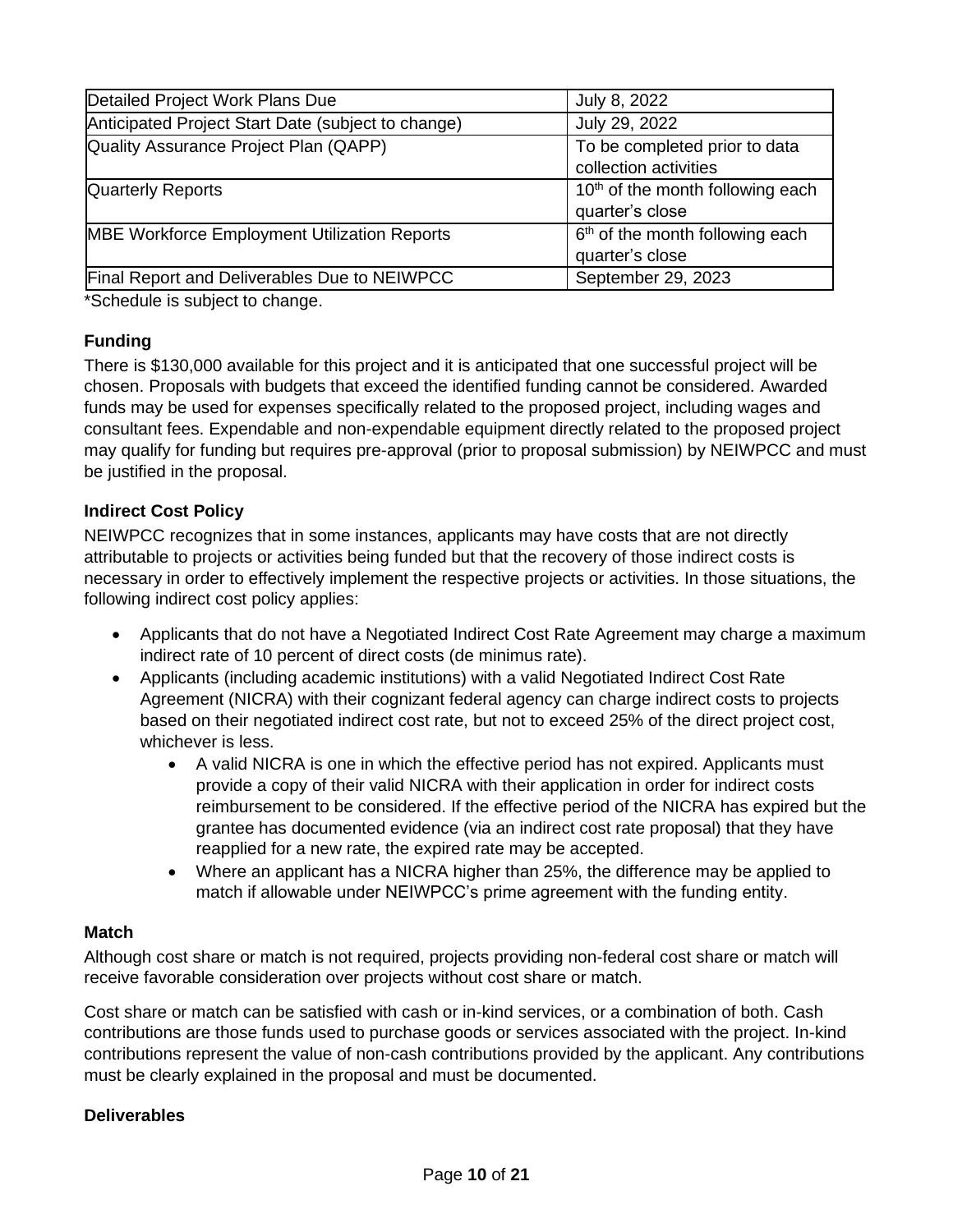The primary deliverables for this project will be the following:

- 1. **Quarterly reports** delivered to the NEIWPCC project manager no later than the 10th day of January, April, July, and October during the duration of the project.
- 2. Approved Quality Assurance Project Plan. See below for additional information about this deliverable.
- 3. 4 conceptual design products, including at least two focused on fish passage (Task D) These deliverables are per municipality (at least eight total conceptual designs).
- 4. A catalog of all municipally owned dams (Task E).
- 5. Description of any additional technical assistance provided and how such assistance complemented the larger project (Task H).
- 6. Road-Stream Crossing Municipal Management Inventories and Plans (Tasks C and F).
- 7. **Final Progress Report** to be submitted for review by the project manager (See Contact Information in Section IX) as draft in Microsoft Word before being delivered in Adobe .pdf format as final. The final report must be accompanied by all GIS data (geodatabase or shapefile), and relevant field work related data. Other deliverables such as the designs, dam catalogs, inventory documents, and plans should be submitted and approved prior to the final report. Applicants should be prepared to provide digital and paper copies to the Estuary Program and local partners.
- 8. **Data** If data are collected under this grant, the data are expected to be entered into federal, state, or partner publicly accessible data systems. Specifically, the successful applicant must ensure all culvert assessment data developed using NAACC protocols is uploaded to the [NAACC Data Center.](https://naacc.org/naacc_data_center_home.cfm) All data generated should be done so in accordance with a NEIWPCC-approved Quality Assurance Project Plan.

All deliverables are to be submitted in draft form in Microsoft Word format for review by project partners and approval by the project manager (See Contact Information in Section IX). All final designs, management plans, and reports are to be delivered in Adobe .pdf format upon approval by the project manager.

### **Quality Assurance & Quality Control Requirements**

The NEIWPCC Quality Management Plan requires that Quality Assurance Project Plans (QAPPs) are developed and approved for all projects involving environmental data operations (i.e., collection, analysis, and/or manipulation of environmental data). For projects that involve environmental data operations, the contractor will be responsible for developing the project QAPP and submitting it to NEIWPCC staff for review after the start of the contract period. NEIWPCC will provide guidelines for QAPP development. The QAPP must be approved by the NEIWPCC Project Manager, and the NEIWPCC Quality Assurance Program Manager or his designee prior to any data collection or analysis. If your proposed project will include environmental data operations, development of the QAPP can be completed as a task under this project and should be included in the proposal narrative, timeline, and budget. While preparing your proposal, please account for the additional time and resources necessary for QAPP development. Allow a minimum of 30 days for the development of your QAPP and 60 days for the review and approval of your QAPP by NEIWPCC. It is appropriate for an applicant to utilize or build upon an existing, relevant, approved QAPP if one exists.

For more information about QAPPs, see [http://neiwpcc.org/our-programs/assessment-and](http://neiwpcc.org/our-programs/assessment-and-research/quality-management/)[research/quality-management/](http://neiwpcc.org/our-programs/assessment-and-research/quality-management/) and [http://www.epa.gov/quality/qapps.h](http://www.epa.gov/quality/qapps.html)tml*.*

Questions regarding the QAPP process or the necessity of a QAPP for a proposed project should be directed to the NEIWPCC Project Manager (see contact information in Section IX) by May 11, 2022.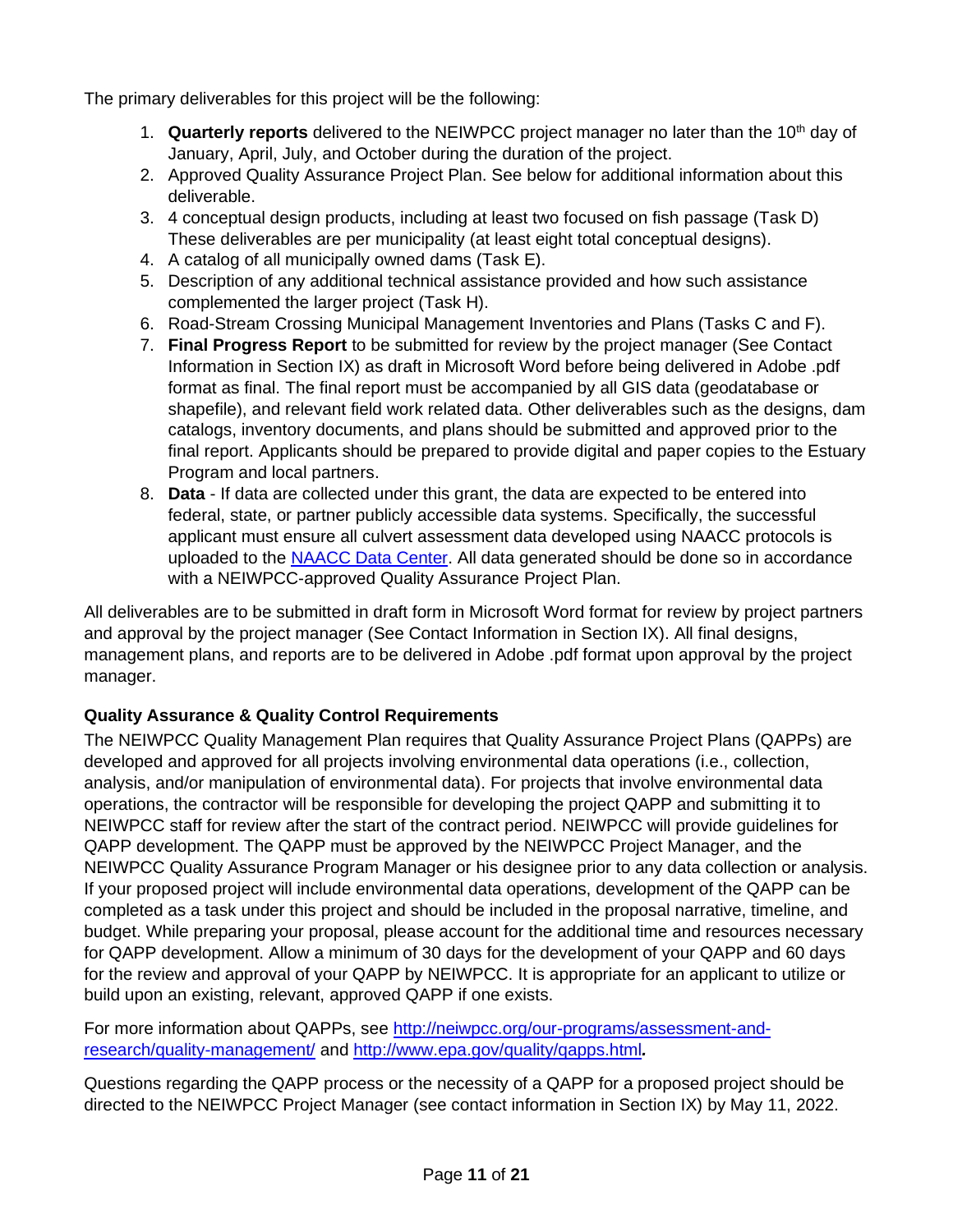### **Deliverables, Ownership, and Credit Due**

All materials, software, maps, studies, reports, and other products or data, regardless of physical form or characteristics, produced as a result of this solicitation and funded, in whole or in part, under an agreement with NEIWPCC shall be made available to NEIWPCC and the Hudson River Estuary Program in the formats in which it is stored or maintained. NEIWPCC and the Hudson River Estuary Program shall have an unrestricted right to use any materials, software, maps, studies, reports, and other products or data generated using assistance funds or specified to be delivered. The contractor shall not obtain, attempt to obtain, or file for a patent, copyright, trademark or any other interest in any such materials, software, maps, reports, and other products or data without the express, written consent of NEIWPCC and subject to any other approvals required by state or federal law. Reports and other deliverables will credit NEIWPCC and the Hudson River Estuary Program for any work completed under the grant award.

## **Geographic Information System (GIS) Data Requirements**

GIS data produced under this project must adhere to the requirements of EPA's National Geospatial Data Policy (see [https://www.epa.gov/geospatial/epa-national-geospatial-data-policy\)](https://www.epa.gov/geospatial/epa-national-geospatial-data-policy). Specifically, the selected contractor must provide documentation for all produced data, including source information for each digital data layer (i.e., scale and accuracy, map projection, coordinate system, etc.), and specific information about the data layer itself (i.e., method used, geographic extent of data layer, file format, date of creation, staff contact, description and definition of data fields and their contents, related files, if any, and description of data quality and quality assurance methods used). The EPA Metadata Editor (EME) was developed to simplify and standardize metadata development and is a recommended tool for streamlining production of required metadata. The EME and related training materials can be downloaded from [https://edg.epa.gov/EME/.](https://edg.epa.gov/EME/) Specific technical guidance on geospatial deliverables and acceptable formats can be found at [https://www.epa.gov/geospatial/epa-region-2-gis-deliverables](https://www.epa.gov/geospatial/epa-region-2-gis-deliverables-guidance)[guidance.](https://www.epa.gov/geospatial/epa-region-2-gis-deliverables-guidance) GIS data produced under this project will be submitted to NEIWPCC as a deliverable.

### **Insurance Requirements**

NEIWPCC requires its contractors (including sole proprietors) to maintain workers compensation and liability insurance. More details will be provided to applicants selected for funding. If you cannot provide proof of insurance, please do not apply for this funding opportunity.

### **Compliance Reporting Requirements**

In addition to the quarterly reporting described above, the successful applicant must submit NYS DEC's "MBE Workforce Employment Utilization Report (Form EO162)" on a quarterly basis. The MBE Workforce Employment Utilization Report shall be submitted by the 6th day after the end of each calendar quarter. NEIWPCC will provide copies of forms and instructions with the fully executed contract.

### **Vendor Responsibility Questionnaire**

The successful applicant shall be required to certify and submit a Vendor Responsibility Questionnaire.

### **Ethics Requirements**

The successful applicant and its subcontractors (if any) shall not engage any person who is, or has been at any time, in the employ of the State of New York to perform services in violation of the provisions of the New York Public Officers Law, other laws applicable to the service of State employees, and the rules, regulations, opinions, guidelines or policies promulgated or issued by the New York State Joint Commission on Public Ethics, or its predecessors (collectively, the "Ethics Requirements.") The successful applicant will make sure that its employees and its subcontractors'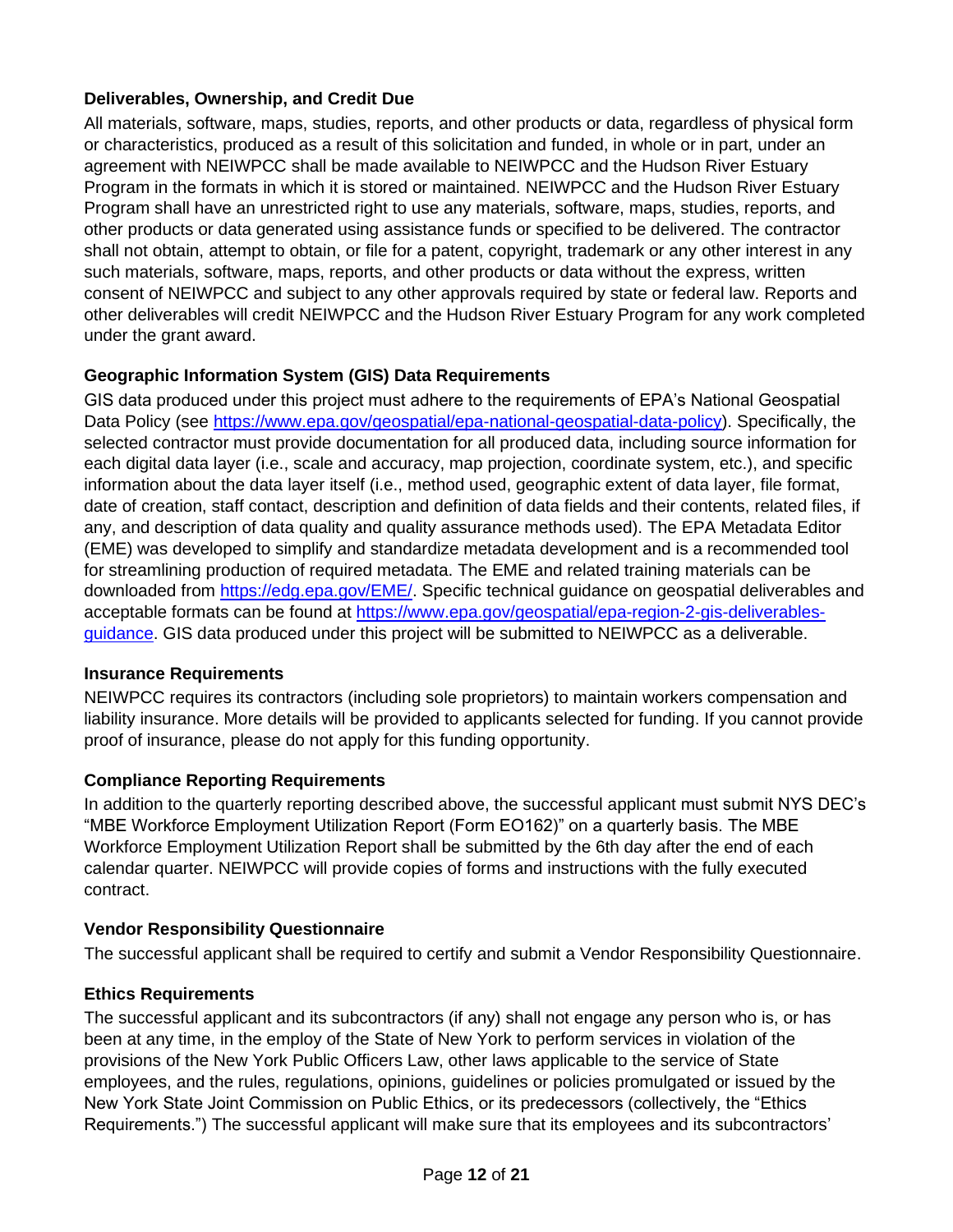employees who are former employees of the State of New York comply with all applicable laws and prohibitions.

The State of New York may request that the successful applicant provide it with whatever information the State deems appropriate about each such person's engagement, work cooperatively with the State to solicit advice from the New York State Joint Commission on Public Ethics, and, if deemed appropriate by the State, instruct any such person to seek the opinion of the New York State Joint Commission on Public Ethics. The State shall have the right to withdraw or withhold approval of any subcontractor if utilizing such subcontractor for any work performed as part of the project would be in conflict with any of the Ethics Requirements. The State shall have the right to terminate any agreement resulting from this process at any time if any work performed hereunder is in conflict with any of the Ethics Requirements.

# **NEIWPCC COVID-19 Policy**

NEIWPCC is committed to providing a working environment that keeps all staff as safe as possible and promotes the well-being of our community. All RFP applicants who may come into close contact with NEIWPCC staff are required to be [fully vaccinated.](https://www.cdc.gov/coronavirus/2019-ncov/vaccines/fully-vaccinated.html) Close contact may occur during the course of a project with a QAPP (via a QAPP audit), during project planning meetings, during project implementation, or other occasions. While some of these may occur virtually, please note that NEIWPCC reserves the right to audit a project at any time. Applicants must be prepared to show proof of vaccination prior to any close contact with NEIWPCC staff. Accepted proof of vaccination includes the original vaccination card, a printed copy of the vaccination card, or a digital photograph of the vaccination card. To protect confidential information, NEIWPCC will not maintain copies of these documents, and any records provided will be discarded.

In addition, NEIWPCC is committed to providing events that keep all participants as safe as possible and promote the well-being of our community. NEIWPCC requires all individuals who participate in NEIWPCC-funded events to be fully vaccinated in order to attend. Any events hosted with funding from NEIWPCC must follow our pandemic procedures.

<span id="page-12-0"></span>This policy also applies to the contractor's subcontractors.

# **V. Proposal Requirements**

Proposals must include a (1) cover letter, (2) title page with abstract, (3) narrative with citations, (4) timeline, (5) budgets (both overall and task-based budget formats), (6) budget justification, (7) description of qualifications, and (8) letters of commitment or support. Page limits for each of these components are provided in the individual descriptions below. Proposals that do not contain all of the information requested and/or do not meet the format requirements may be eliminated from consideration. Pages that exceed the maximum number specified for each section may not be reviewed.

### **Cover Letter**

Please include a one-page cover letter, printed on official letterhead and signed by an authorized representative of the lead agency, firm, or institution, with each proposal. The cover letter must state that:

- You are applying for funds under this program.
- You acknowledge that funding is provided per a task-based schedule for tasks completed.
- You have read and understand NEIWPCC's COVID-19 policy as stated within the RFP.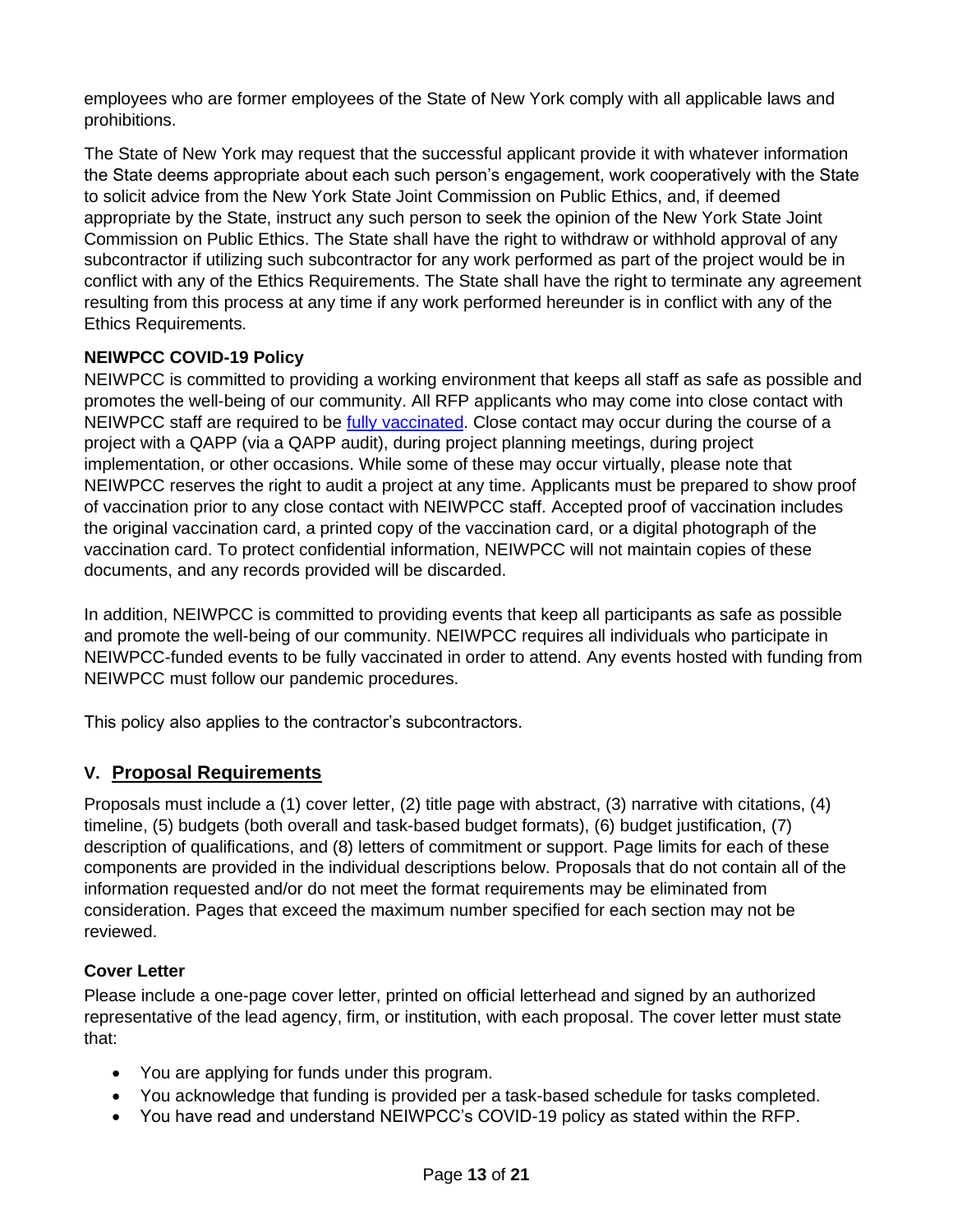# **Title Page**

For your convenience, an electronic version of the title page is available as a Microsoft Word document at [http://neiwpcc.org/about-us/working-with-neiwpcc/.](http://neiwpcc.org/about-us/working-with-neiwpcc/) The title page must adhere to the format provided in Appendix A and include all of the following information, using a maximum of one single-spaced, onesided, typed 8.5" x 11" page with 11-point font and 1-inch margins:

- Project Name: Use the exact project name as it appears throughout the proposal.
- Primary Investigator Name and Contact Information: Provide the name, title, and affiliation of the primary investigator, as well as mailing address, phone number, and email address.
- Financial Contact Name and Contact Information (if applicable): Provide the name, title, and affiliation of the individual responsible for financial/contractual negotiations (if different from primary investigator), as well as mailing address, phone number, and email address.
- Project Partners (if any): Provide the names, titles, affiliations, for each of the additional investigators or support staff who will significantly contribute to the project (if any).
- Funds Requested: Provide the amount of money you are requesting from NEIWPCC for the project.
- Matching Funds: Provide the amount of matching funds you and/or your partners will be contributing to the project (if any).
- **Federal Tax Identification Number (FID)**
- DUNS Number<sup>1</sup>: A DUNS number is a unique, non-indicative 9-digit identifier that verifies the existence of a business entity globally. Contractors must provide NEIWPCC with a DUNS number to comply with an administrative condition of NEIWPCC's EPA grant (individuals are exempt).
- Unique Entity Identifier (UEI) Number: The official identifier for doing business with the U.S. Government will be changing from using a DUNS number to a SAM.gov created Unique Entity Identifier ("UEI") number. Contractors will no longer need to go to a third-party website (Dunn & Bradstreet) to obtain their identifier. Instead, they will register for a their UEI through the System for Award Management (SAM) at [https://www.sam.gov/portal/SAM.](https://www.sam.gov/portal/SAM) This SAM-generated number will become the official identifier for doing business with the U.S. Government and NEIWPCC.<sup>2</sup>
- Certified Disadvantaged Business Enterprise (DBE): Indicate if your organization is a DBE.
- Project Location Description (City, State): Provide the state and city where of the primary location where work will be completed.
- Project Location Coordinates (Latitude, Longitude): Provide the latitude and longitude coordinates for the primary location where work will be completed.
- NEIWPCC's COVID-19 Policy: Confirm you have read and understand NEIWPCC's COVID-19 policy as stated within the RFP.
- Abstract: The abstract must accurately describe the project being proposed and include: (1) the objectives of the project, (2) the methodology to be used, and (3) the expected outputs and outcomes of the project and how it addresses this RFP, including environmental

 $1$  Obtaining a DUNS number is free for all entities doing business with the Federal government. Under normal circumstances the DUNS number is issued within 1-2 business days when using the web form process [\(http://fedgov.dnb.com/webform\)](http://fedgov.dnb.com/webform).

<sup>2</sup> In April 2022, the federal government will stop using the DUNS number to uniquely identify entities registered in the System. All NEIWPCC Contractors will be required, as part of the contract process, to submit their UEI as part of the agreement process. The DUNS number will no longer be used as a unique entity identifier and only the Sam.gov created number will be accepted.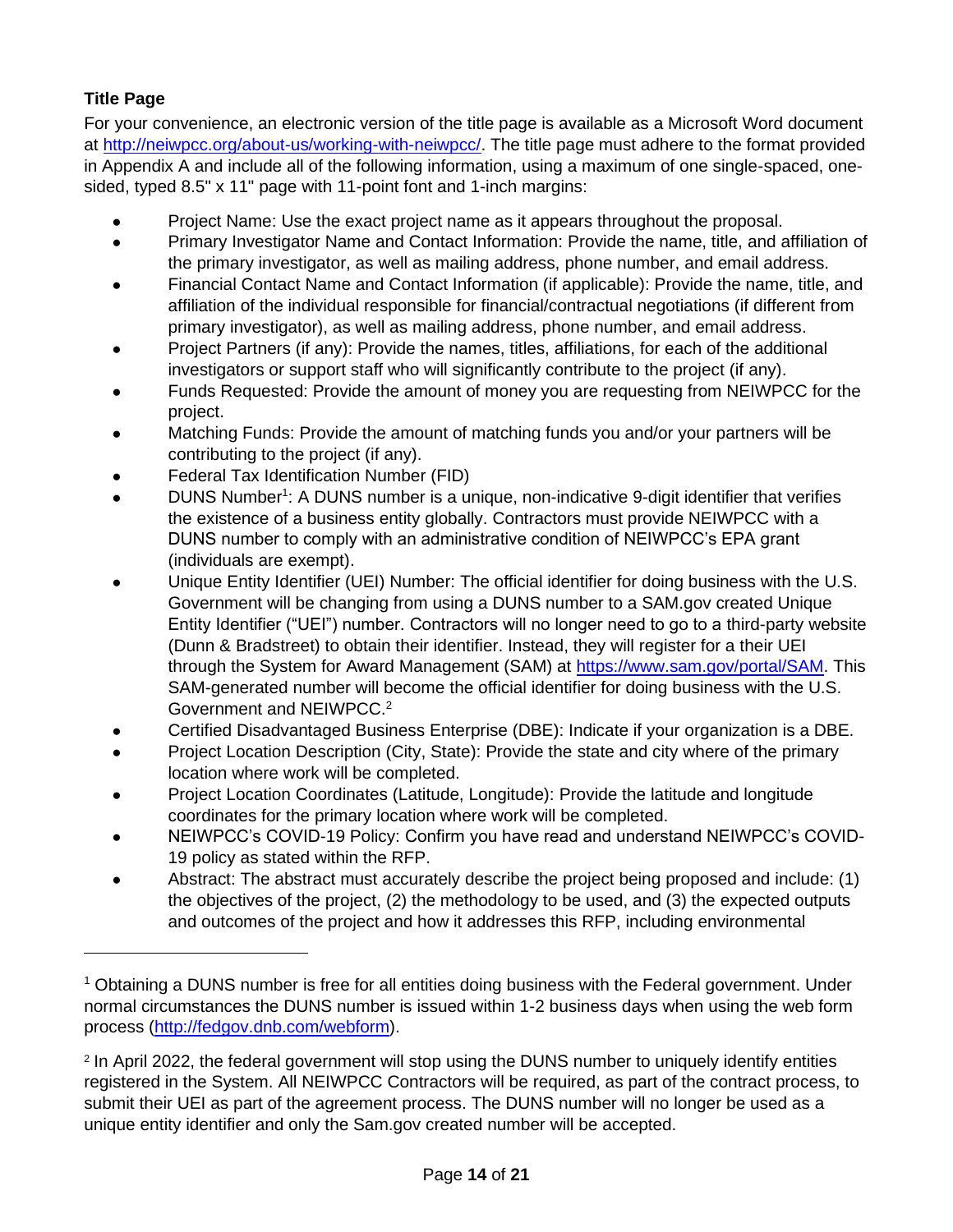benefits to the Hudson River estuary watershed. **The abstract must fit within the title page.**

## **Proposal Narrative**

The proposal narrative must not exceed 10 consecutively numbered, single-spaced, typed 8.5" x 11" pages with 11-point font and 1-inch margins. The 10-page narrative must include all of the following information:

- **Problem Description:** Briefly describe the project and its relevance to barrier removal and stream restoration efforts in the Hudson River estuary, and the Healthy Tributaries Benefit from the Hudson River Estuary Action Agenda. This section can also include brief background or introductory information.
- **Objectives:** Outline how the project will achieve the goal of this RFP.
- **Methodology:** Outline the project's design and describe the methods and techniques that will be used to meet the project's goal and tasks.
- **Expected outputs and outcomes:** Describe the project's expected outputs and outcomes, and list and describe each of the specific deliverables and end-products.
- Briefly discuss the process to be used to evaluate the effectiveness and success of the project.
- **Roles and Responsibilities**: Define the roles and responsibilities of all project participants.
- **Citations:** Include references as appropriate within the proposal narrative.

## **Timeline**

Provide a detailed timeline for meeting identified tasks and completing deliverables, with a completion date no later than September 29, 2023. **All timelines should be stated in terms of Month #1, #2, #4, etc. rather than specific dates, e.g., "March 5, 2022."** Although the project start date is anticipated to be on or about July 29, 2022, this date may change based on the time the actual agreement is established. The timeline must be no more than one 8.5" x 11" page with 1" margins and 11-point font.

### **Budget**

The project budget must be provided in two formats:

First, provide a complete, detailed budget using the format provided in Appendix B. For your convenience, an electronic version of the budget form is available at [http://neiwpcc.org/about](http://neiwpcc.org/about-us/working-with-neiwpcc/)[us/working-with-neiwpcc/.](http://neiwpcc.org/about-us/working-with-neiwpcc/) The budget must be no more than one 8.5" x 11" page with 1" margins and 11-point font. Along with this budget, provide a brief justification (one page maximum) for the proposed costs in terms of meeting project objectives. Include an explanation of how indirect costs are calculated. Justify subcontracts, if any. Identify and describe current and pending financial resources (including the source) for non-federal cost share or matching funds that are intended to support the project. Entities intending to use a Negotiated Indirect Cost Rate must provide documentation of their rate. This documentation does not count toward the page limit.

Second, prepare a budget that is broken down by project tasks. For your convenience, an electronic version of the budget form is available at [http://neiwpcc.org/about-us/working-with-neiwpcc/.](http://neiwpcc.org/about-us/working-with-neiwpcc/) **As you develop this budget, keep in mind that contractual payments will be made based on this budget.**  This budget must be no more than two 8.5" x 11" pages with 1" margins and 11-point font. Matching funds should not be included in the task-based budget.

### **Qualifications**

All applicants must designate a team leader and submit, as part of their team qualifications, a resume for the team leader and up to two additional technical support staff showing level of experience and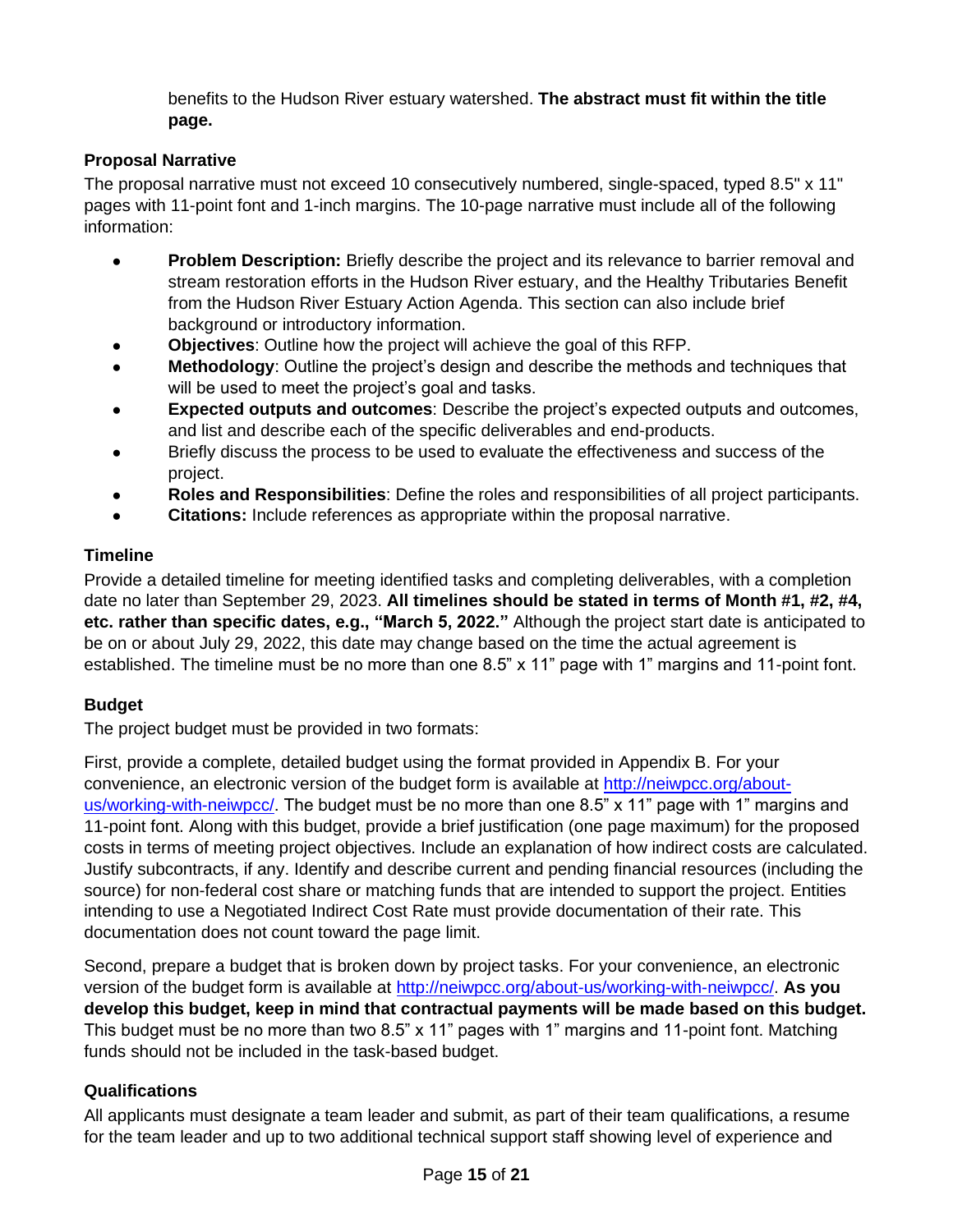educational background. In addition to the resumes, a short narrative addressing the items listed below should also be included. Any members of the applicant's team that are former employees of New York State need to be listed as such in this section.

The applicant chosen for this project should possess the academic and/or professional expertise and certifications in relevant subject areas and have a strong track record in delivering projects of this nature and facilitating successful working relationships with communities, and municipal and state government.

The identification of a New York State Licensed Engineer or Landscape Architect as a part of the project team is not required for a successful application; however, the experiences of such would be beneficial. Applicants must be able to demonstrate extensive experience conducting flood mitigation studies, watershed hydrology/hydraulic surveys, review and interpretation of FEMA data and models including HEC-RAS, and knowledge of natural systems as potential flood mitigation features. Applicants should have experience and capacity to conduct and manage effective public meetings. Attention to detail in documenting qualifications that meet the scoring requirements is strongly advised. The qualifications section, including resumes, CVs, descriptions of past projects, etc. must not exceed 3 pages.

### **Letters of Support**

Letters of support addressed to NYS DEC Hudson River Estuary Program to document organizational, state legislative, and/or community support for the project may also be attached. If your project includes matching funds and the match is to be provided by partners, letters of commitment for the match from those partners must be included.

There is no page limit for letters of support.

# <span id="page-15-0"></span>**VI. Submission Process**

Proposals must be submitted by no later than **12:00 PM EST (noon) on June 10, 2022**. No late submissions will be considered. Applicants **must submit their proposals electronically** through the NEIWPCC website. Unless prior approval is given, proposals received through e-mail, postal delivery, or any other delivery method will not be accepted.

To submit your proposal, go to [http://neiwpcc.org/about-us/working-with-neiwpcc/contractor-proposal](http://neiwpcc.org/about-us/working-with-neiwpcc/contractor-proposal-submissions/)[submissions/](http://neiwpcc.org/about-us/working-with-neiwpcc/contractor-proposal-submissions/) and follow the instructions provided for uploading your file(s). It is highly preferred that the proposal and all supporting information are submitted as a single PDF document. This requires Adobe Acrobat or similar Adobe product (the free Adobe Reader does not allow the conversion of documents into PDF format), or a scanner. If multiple files are to be submitted, you will need to create an archive file (.zip, or .rar) containing all of the files you wish to submit. The file name should be in the following format: "Restoration of Watershed Connectivity NAME OF YOUR ORGANIZATION." Once you have clicked the "submit" button, please allow adequate time for your submission to process and do not hit the back button or close your browser window. The process is not considered complete until you have reached the confirmation page. If submitted successfully, you will receive an email from NEIWPCC [\(mail@neiwpcc.org\)](mailto:mail@neiwpcc.org) with the subject line "RFP Submission Confirmation" confirming your submission. For questions regarding submission of proposals, contact Peter Zaykoski, NEIWPCC, [pzaykoski@neiwpcc.org](mailto:pzaykoski@neiwpcc.org) (978)-349-2522.

### **Pre-Application Virtual Meeting**

A virtual meeting will be held on **Monday, May 16, 2022 at 11:00 AM EST** to answer clarifying questions submitted by potential applicants. If you want to participate in the meeting, please send a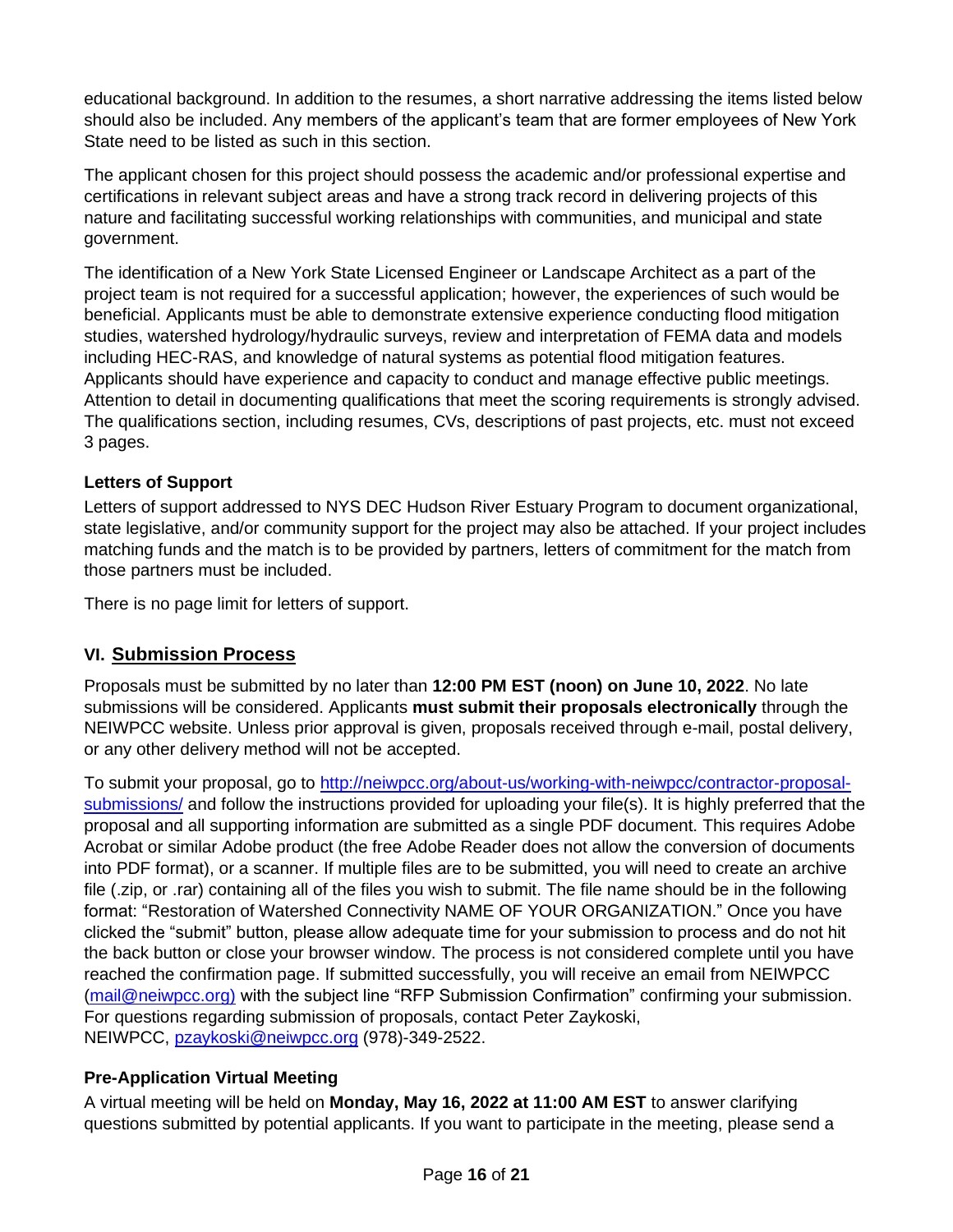request to participate to Megan Lung, [megan.lung@dec.ny.gov](mailto:megan.lung@dec.ny.gov) by **12:00 PM EST (noon) on May 11, 2022**. Your request should include: your name, affiliation, email, and phone number, and any questions you would like answered. Only questions submitted by email prior to the meeting will be answered and no additional questions will be answered after the meeting. It is not necessary to submit a question to participate in the meeting. All interested applicants will be contacted by email with details for joining the meeting. All questions and responses will be posted on the NEIWPCC website after the call.

# <span id="page-16-0"></span>**VII.Proposal Evaluation Process**

NEIWPCC will screen all proposals to ensure that they meet all requirements of this RFP. If a proposal is found to be incomplete, the proposal may be eliminated from the competition and NEIWPCC will notify the applicant. To be considered complete, proposals must include all of components described in Section V. Proposal Requirements. Pages in excess of the limits specified for each component may not be reviewed. Complete and eligible proposals will be reviewed by a panel composed of NEIWPCC, Hudson River Estuary Program, and DEC staff. Proposals may also be submitted for external peer reviews.

**There are 205 total points available**. The review team will evaluate the proposals based upon the following criteria:

### Technical and review (40 points available)

Applicant should describe in detail the approach that will be used to implement each of the programmatic tasks (B-I) identified in this Request for Proposals. Proposals will be evaluated based on the appropriateness and feasibility of the approach and methods for each task. Each of the eight tasks will be worth a maximum of five (5) points.

Points for each task will be assigned as follows:

- Adequate = 1 points: Applicant provides barely enough detail to assess the approach that will be used for the project and/or the appropriateness and feasibility of the approach and methods for each task meet minimum standards.
- Average = 3 points: Applicant provides enough detail to assess the approach that will be used for the project and/or the appropriateness and feasibility of the approach and methods for each task meet industry standards.
- $\bullet$  Exceptional = 5 points: Applicant provides enough detail to assess the approach that will be used for the project and/or the appropriateness and feasibility of the approach and methods for each task meet industry standards. In addition, the applicant identifies factors and approaches that indicate a high likelihood of successful implementation and municipal follow-through on completion of the project.
- Inadequate = 0 points: Applicant does not provide enough detail to assess the approach that will be used for the project and/or the appropriateness and feasibility of the approach and methods for each task does not meet minimum standards.

### Experience and qualifications (20 points available)

Team experience will be evaluated to ensure that the team 1) meets the minimum criteria listed in the mandatory requirements above and 2) will receive a score based on the following criteria for staff assigned to key functions:

• Experience and success of the team leader conducting the type of work described in the tasks. (5 points)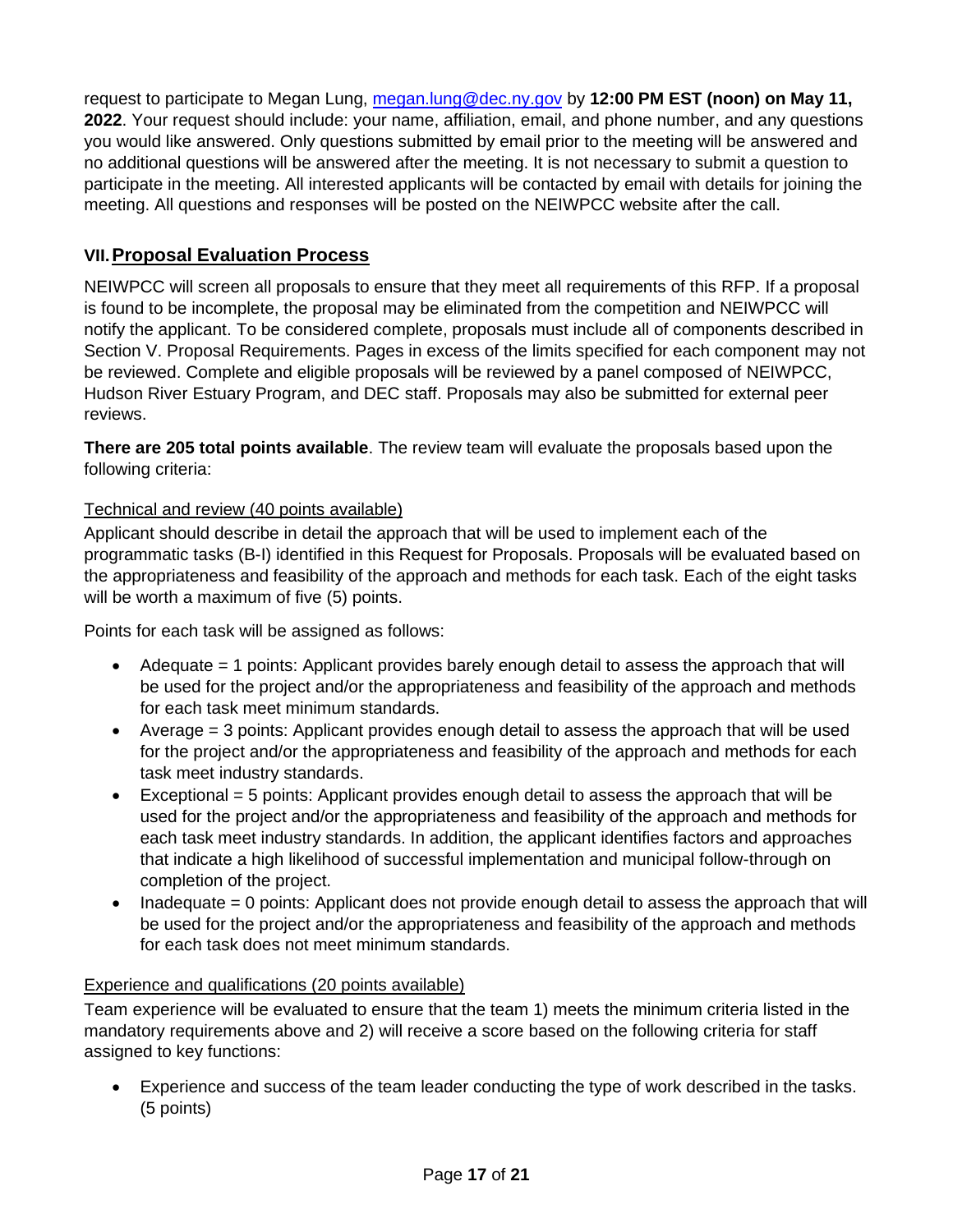- Knowledge of assigned stream restoration staff in the principles and importance of aquatic passage as it relates to municipal infrastructure. (5 points)
- Experience and success of the assigned staff in restoration of Aquatic Organism Passage. (5 points)
- Experience and success of the assigned staff in organizing stakeholders and successfully gathering local input. (5 points)

Points will be assigned as follows for each of the above four criteria:

- Adequate  $= 1$  point: The person/people carrying out the assigned function has 1-2 years of experience with that type of task,
- Average  $=$  3 points: The person/people carrying out the assigned function has 3-4 years of experience with that type of task;
- $\bullet$  Exceptional = 5 points: The person/people carrying out the assigned function has 5 or more years of experience with the assigned type of task and a track record of successful implementation,
- Inadequate = 0 points: The people carrying out key tasks have less than one year of experience with that type of task.

### Watershed Characteristics and Biological Relevance to Hudson Estuary (60 points available) Characteristics of the watershed being addressed will be evaluated for relevance to the goals of this RFP. The applicant is encouraged to provide supporting information and data in the proposal to be awarded the points. Scoring will be assigned according to the following five criteria:

#### Selection of municipalities for the development of plans (10 points available):

Points will be awarded based on the degree to which the selection of municipalities will benefit watershed protection:

- The municipalities selected neighbor each other, share a common tributary to the Hudson, and have high quality stream habitats which can be benefited (10 points) **OR**
- The municipalities selected neighbor each other and share a common tributary to the Hudson, but the habitats in the selected municipalities are not of the highest quality (5 points) **OR**
- The municipalities selected neighbor each other but do not share a common tributary to the Hudson (3 points) **OR**
- The municipalities selected do not neighbor each other but do share a common tributary to the Hudson (3 points) **OR**
- The selected municipalities do not neighbor each other and do not share a common tributary to the Hudson (1 point)

### Complementary Technical Assistance (10 points available)

Points will be awarded based on the degree to which the applicant describes what technical assistance they could offer municipalities and how that technical support would complement the end products of the project. For example, providing flood modeling support with HEC-RAS on a location that is a flooding concern to the municipality but not a priority for stream habitat restoration. A successful proposal will also describe how funds will be repurposed into other tasks in the event these funds are not needed. Points will be assigned as follows:

• Inadequate = 0 points: Applicant provides no detail describing potential technical assistance and/or the appropriateness and feasibility of the technical assistance is not complementary to the larger project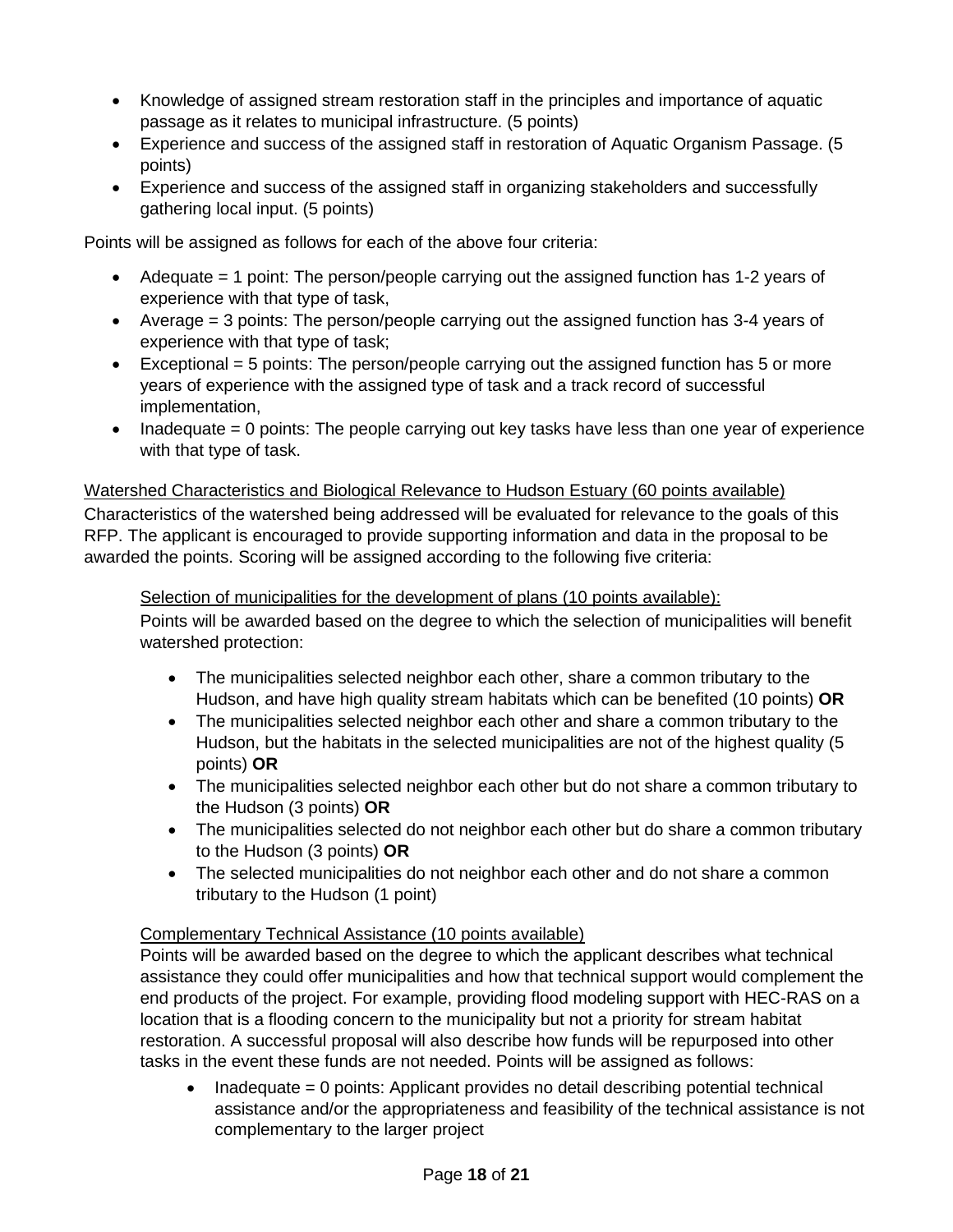- Adequate =4 points: Applicant provides minimal detail to describe possible technical assistance and/or the proposed technical assistance is not complementary to the larger project.
- Exceptional = 10 points: Applicant provides adequate detail to describe possible technical assistance and/or the technical assistance is complementary to the larger project. In addition, the applicant identifies factors and approaches that indicate a high likelihood of successful implementation and municipal follow-through on completion of the project.

#### Migratory species habitat-Importance of location (15 points available)

Proposals will receive only one score for statements one through five. Proposals will receive the highest relevant score. Municipal dams and road-stream crossings are artificial barriers affecting the movement of migratory fish such as river herring and American eel. American eel are known to be able to pass barriers such as waterfalls and dams, but each successive artificial barrier reduces their success rate. Therefore, removal of successive barriers is prioritized. River herring are unable to pass artificial barriers and waterfalls. For them, removal of the first artificial barrier is key, and is awarded top points in our priority system.

- The project impacts or addresses the first artificial barrier upstream on a Hudson River tributary and removes a barrier to the movement of herring. (15 points) **OR**
- The project impacts or address the first or second artificial barrier upstream on a Hudson River tributary but does not improve habitat for herring. (10 points) **OR**
- The project impacts or address the third artificial barrier on a Hudson River tributary. (5) points) **OR**
- The project impacts or address artificial barriers beyond the third barrier upstream on a Hudson River tributary. (3 points) **OR**
- The project does not address artificial barriers on a Hudson River tributary. (0 points)

#### Biological Justification-stream quality (10 points available)

Proposals will receive only one score for statements one through three. Proposals will receive the highest relevant score. Streams providing high quality habitat for other species are also prioritized, such as those supporting species of greatest conservation need and or streams with robust riparian vegetation.

- Stream provides habitat for species of greatest conservation need other than herring and eel and presence is documented with citations from literature or fieldwork studies (10 points) **OR**
- Stream provides habitat for species of greatest conservation need other than herring and eel and presence suggested, but without citations from literature or studies. (5 points) **OR**
- No presence of species of greatest conservation need other than herring and eel is demonstrated (0 points)

#### Sites selected for conceptual design for flood risk reduction potential (15 points available) Points will be awarded on a sliding scale based on the degree to which the applicant will commit to likely reduce documented local flood risk in proposed municipalities:

• Proposal provides robust evidence (e.g., documentation, references) to support claims of flood risk reduction potential at sites with critical infrastructure and/or repetitive flooding damage. For example, the proposal might include the results of a hydraulic analysis demonstrating reductions in flood elevations and/or increases in flow conveyance capacity –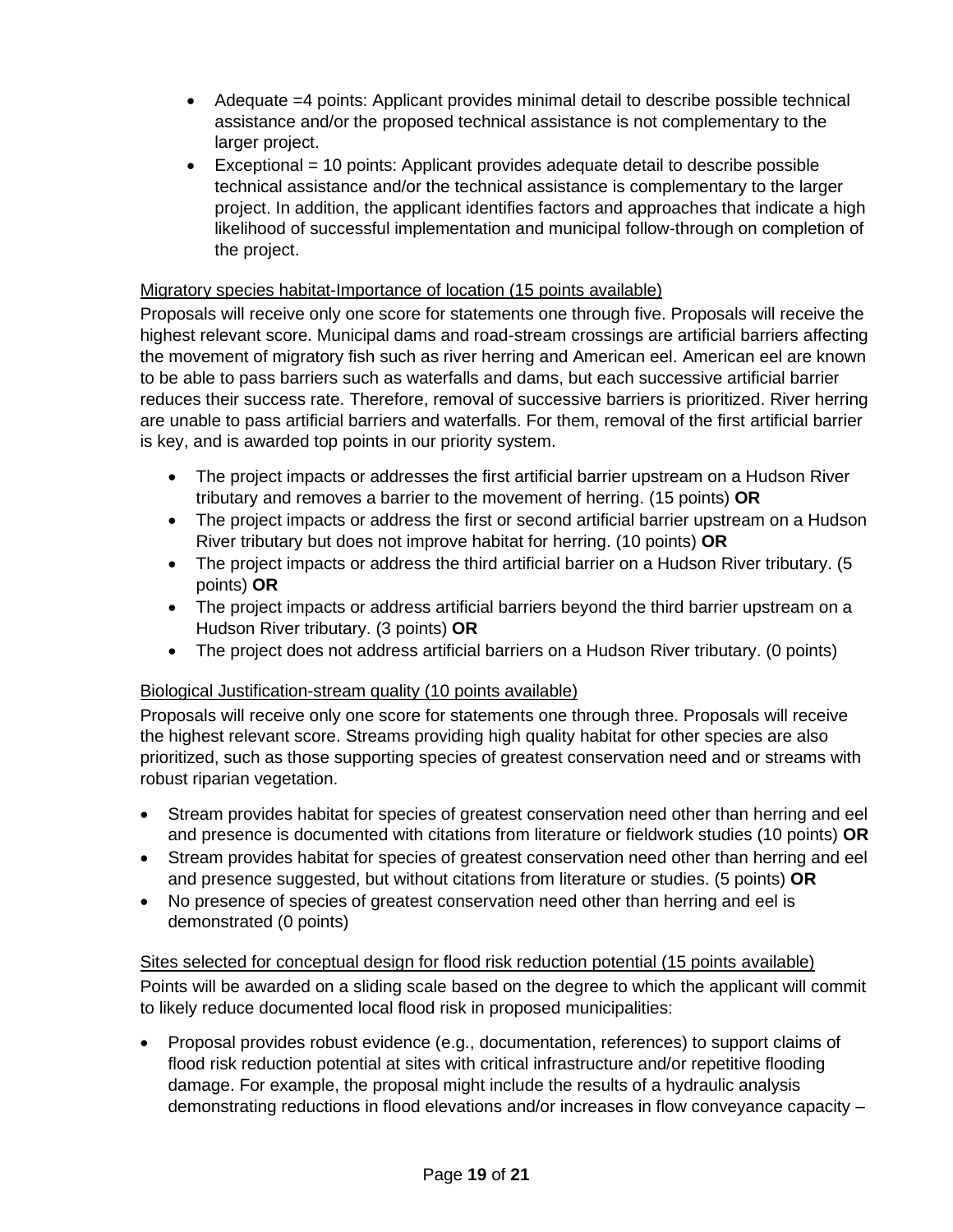as well as document that it addresses a FEMA Repetitive Loss Property [\(https://www.fema.gov/txt/rebuild/repetitive\\_loss\\_faqs.txt\)](https://www.fema.gov/txt/rebuild/repetitive_loss_faqs.txt). (15 points) **OR**

- Proposal provides documentation of flood risk reduction potential but does not mitigate flooding of critical infrastructure or address repetitive flooding issues. (10 points) **OR**
- Proposal suggests mitigating flooding of critical infrastructure or addresses repetitive flooding issues but does not provide adequate documentation. (5 points) **OR**
- No documentation of flood risk reduction is provided, nor does the project mitigate flooding of critical infrastructure or address repetitive flooding issues. (0 points)

#### Advance DEIJ in the field of conservation (20 points available)

Points will be awarded on a sliding scale based on the degree to which the applicant incorporates DEIJ into proposal, especially with municipal and community outreach.

- The applicant proposes clear, actionable path to address DEIJ specifically for this project (10-20) points) **OR**
- The applicant demonstrates a proactive institutional commitment to DEIJ, but proposes no specifics related to this project (5-10 points)
- The applicant commits to address DEIJ but does not provide clear details for how this will be attained. (0-5 points) **OR**
- The applicant does not address DEIJ (0 points)

## Proposal clarity and readability (10 points available)

Overall proposal clarity (sliding scale up to 10 points)

- Is the overall proposal and scope of work clear? (up to 5 points)
- Are clear deliverables described? (up to 5 points)

### Local support from stakeholders (15 points available)

**Letter(s) of support from all municipalities in the study are required. In addition, points will be awarded for projects which demonstrate strong local support for implementation.** 

- Letters of support are provided by other stakeholders, such as watershed groups, county agencies, etc. (up to 5 points)
- Commitment to implement any resulting products of the project through a letter of support from the highway supervisor indicating the intent to implement. (up to 5 points)
- Commitment to implement any resulting products of the project through a letter of support from town board indicating the intent to implement. (up to 5 points)

### Climate Smart Community (10 points available)

- Municipality has taken the [Climate Smart Community](https://climatesmart.ny.gov/actions-certification/) pledge and demonstrates commitment in the proposal to adding the road-stream crossing municipal management plan as an [action](https://climatesmart.ny.gov/actions-certification/actions/#close) in the CSC certification program. (10 points) **OR**
- Municipality has not taken the Climate Smart Community pledge but demonstrates commitment in the proposal to taking the CSC pledge by the end of the grant contract and becoming a CSC certified community and adding the road-stream crossing municipal management plan as a completed CSC action. (5 points) **OR**
- Municipality has not taken the Climate Smart Community pledge but demonstrates commitment in the proposal to taking the pledge by the end of the grant contract. (3 points) **OR**